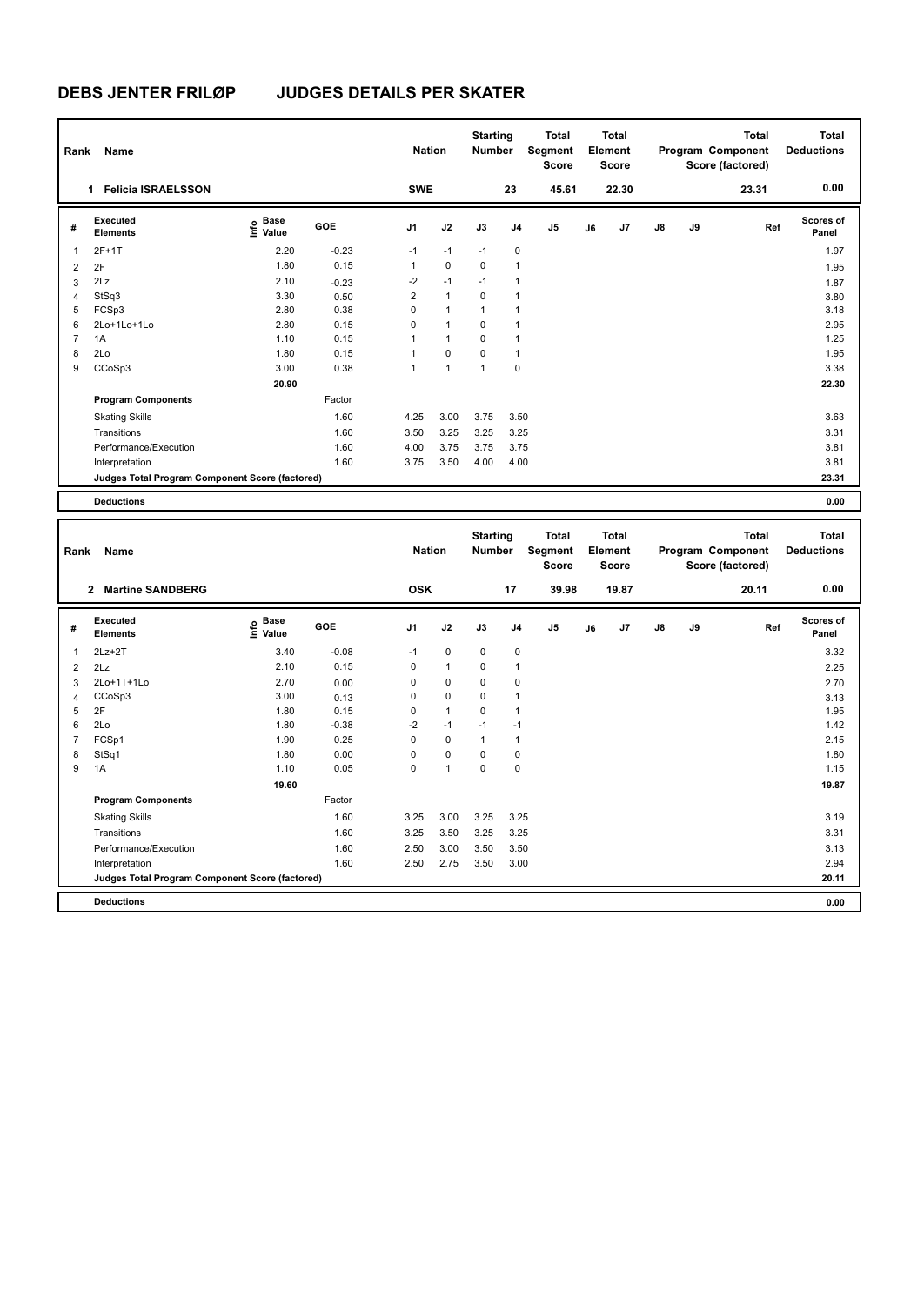| Rank           | Name                                            |                                  |            | <b>Nation</b>  |              | <b>Starting</b><br><b>Number</b> |                | <b>Total</b><br>Segment<br><b>Score</b> |    | <b>Total</b><br>Element<br><b>Score</b> |    |    | <b>Total</b><br>Program Component<br>Score (factored) | <b>Total</b><br><b>Deductions</b> |
|----------------|-------------------------------------------------|----------------------------------|------------|----------------|--------------|----------------------------------|----------------|-----------------------------------------|----|-----------------------------------------|----|----|-------------------------------------------------------|-----------------------------------|
|                | <b>Madeleine ERIKSEN</b><br>3                   |                                  |            | <b>OSK</b>     |              |                                  | 13             | 38.72                                   |    | 18.81                                   |    |    | 19.91                                                 | 0.00                              |
| #              | Executed<br><b>Elements</b>                     | <b>Base</b><br>e Base<br>⊑ Value | <b>GOE</b> | J <sub>1</sub> | J2           | J3                               | J <sub>4</sub> | J <sub>5</sub>                          | J6 | J <sub>7</sub>                          | J8 | J9 | Ref                                                   | <b>Scores of</b><br>Panel         |
| 1              | 2Lo                                             | 1.80                             | 0.08       | 0              | $\mathbf 0$  | $\mathbf 0$                      | $\mathbf{1}$   |                                         |    |                                         |    |    |                                                       | 1.88                              |
| $\overline{2}$ | 2Lz                                             | 2.10                             | $-0.30$    | $-1$           | $-1$         | $-1$                             | $-1$           |                                         |    |                                         |    |    |                                                       | 1.80                              |
| 3              | $2S+2T$                                         | 2.60                             | $-0.05$    | 0              | $-1$         | 0                                | 0              |                                         |    |                                         |    |    |                                                       | 2.55                              |
| 4              | 2Lo+1Lo                                         | 2.30                             | $-0.23$    | $-1$           | $-1$         | 0                                | $-1$           |                                         |    |                                         |    |    |                                                       | 2.07                              |
| 5              | CCoSp3                                          | 3.00                             | 0.13       | 0              | $\mathbf 0$  | 0                                | $\mathbf{1}$   |                                         |    |                                         |    |    |                                                       | 3.13                              |
| 6              | StSq2                                           | 2.60                             | $-0.30$    | $-1$           | $-2$         | $-1$                             | 0              |                                         |    |                                         |    |    |                                                       | 2.30                              |
| 7              | 2T                                              | 1.30                             | $-0.05$    | 0              | $-1$         | $\Omega$                         | 0              |                                         |    |                                         |    |    |                                                       | 1.25                              |
| 8              | 1A                                              | 1.10                             | 0.05       | 1              | $\mathbf 0$  | 0                                | 0              |                                         |    |                                         |    |    |                                                       | 1.15                              |
| 9              | FCSp2                                           | 2.30                             | 0.38       | 0              | $\mathbf{1}$ | $\mathbf{1}$                     | $\overline{1}$ |                                         |    |                                         |    |    |                                                       | 2.68                              |
|                |                                                 | 19.10                            |            |                |              |                                  |                |                                         |    |                                         |    |    |                                                       | 18.81                             |
|                | <b>Program Components</b>                       |                                  | Factor     |                |              |                                  |                |                                         |    |                                         |    |    |                                                       |                                   |
|                | <b>Skating Skills</b>                           |                                  | 1.60       | 3.25           | 2.75         | 3.50                             | 3.25           |                                         |    |                                         |    |    |                                                       | 3.19                              |
|                | Transitions                                     |                                  | 1.60       | 3.00           | 2.75         | 3.25                             | 3.25           |                                         |    |                                         |    |    |                                                       | 3.06                              |
|                | Performance/Execution                           |                                  | 1.60       | 2.75           | 3.00         | 3.50                             | 3.00           |                                         |    |                                         |    |    |                                                       | 3.06                              |
|                | Interpretation                                  |                                  | 1.60       | 2.50           | 3.25         | 3.75                             | 3.00           |                                         |    |                                         |    |    |                                                       | 3.13                              |
|                | Judges Total Program Component Score (factored) |                                  |            |                |              |                                  |                |                                         |    |                                         |    |    |                                                       | 19.91                             |
|                | <b>Deductions</b>                               |                                  |            |                |              |                                  |                |                                         |    |                                         |    |    |                                                       | 0.00                              |
|                |                                                 |                                  |            |                |              |                                  |                |                                         |    |                                         |    |    |                                                       |                                   |
| Rank           | Name                                            |                                  |            | <b>Nation</b>  |              | <b>Starting</b><br><b>Number</b> |                | <b>Total</b><br>Segment<br>Score        |    | <b>Total</b><br>Element<br>Score        |    |    | <b>Total</b><br>Program Component<br>Score (factored) | <b>Total</b><br><b>Deductions</b> |

| Rank                     | name                                            |                                  |         | Nation         |              | number       |                | əegment<br><b>Score</b> |    | <b>Element</b><br><b>Score</b> |               |    | Program Component<br>Score (factored) | <b>Deauctions</b>  |
|--------------------------|-------------------------------------------------|----------------------------------|---------|----------------|--------------|--------------|----------------|-------------------------|----|--------------------------------|---------------|----|---------------------------------------|--------------------|
|                          | 4 Leiha BENGTSSON                               |                                  |         | <b>SWE</b>     |              |              | 20             | 38.50                   |    | 18.78                          |               |    | 19.72                                 | 0.00               |
| #                        | Executed<br><b>Elements</b>                     | <b>Base</b><br>e Base<br>⊆ Value | GOE     | J <sub>1</sub> | J2           | J3           | J <sub>4</sub> | J5                      | J6 | J7                             | $\mathsf{J}8$ | J9 | Ref                                   | Scores of<br>Panel |
| $\overline{\phantom{a}}$ | 2S+2Lo+1Lo                                      | 3.60                             | 0.08    | 0              | 0            | $\mathbf{1}$ | $\pmb{0}$      |                         |    |                                |               |    |                                       | 3.68               |
| 2                        | CCoSp3                                          | 3.00                             | 0.38    | 2              | $\mathbf 0$  | 1            | 0              |                         |    |                                |               |    |                                       | 3.38               |
| 3                        | 2F                                              | 1.80                             | 0.15    | 1              | 1            | 0            | 0              |                         |    |                                |               |    |                                       | 1.95               |
| 4                        | $2T+2Lo$                                        | 3.10                             | $-0.53$ | $-1$           | $-2$         | $-2$         | $-2$           |                         |    |                                |               |    |                                       | 2.57               |
| 5                        | FCSp1                                           | 1.90                             | $-0.15$ | $-1$           | $-1$         | $\Omega$     | $\mathbf 0$    |                         |    |                                |               |    |                                       | 1.75               |
| 6                        | 1A                                              | 1.10                             | 0.00    | 1              | $-1$         | $\Omega$     | 0              |                         |    |                                |               |    |                                       | 1.10               |
| 7                        | StSq2                                           | 2.60                             | 0.25    | 1              | $\mathbf 0$  | $\Omega$     | 1              |                         |    |                                |               |    |                                       | 2.85               |
| 8                        | 2S                                              | 1.30                             | 0.20    | 1              | $\mathbf{1}$ | 1            | $\overline{1}$ |                         |    |                                |               |    |                                       | 1.50               |
| 9                        | $2T*$                                           | $\star$<br>0.00                  | 0.00    |                |              |              |                |                         |    |                                |               |    |                                       | 0.00               |
|                          |                                                 | 18.40                            |         |                |              |              |                |                         |    |                                |               |    |                                       | 18.78              |
|                          | <b>Program Components</b>                       |                                  | Factor  |                |              |              |                |                         |    |                                |               |    |                                       |                    |
|                          | <b>Skating Skills</b>                           |                                  | 1.60    | 3.75           | 2.75         | 3.00         | 3.50           |                         |    |                                |               |    |                                       | 3.25               |
|                          | Transitions                                     |                                  | 1.60    | 3.50           | 1.75         | 2.75         | 2.50           |                         |    |                                |               |    |                                       | 2.63               |
|                          | Performance/Execution                           |                                  | 1.60    | 3.75           | 3.25         | 3.25         | 3.00           |                         |    |                                |               |    |                                       | 3.31               |
|                          | Interpretation                                  |                                  | 1.60    | 3.50           | 2.50         | 3.50         | 3.00           |                         |    |                                |               |    |                                       | 3.13               |
|                          | Judges Total Program Component Score (factored) |                                  |         |                |              |              |                |                         |    |                                |               |    |                                       | 19.72              |
|                          | <b>Deductions</b>                               |                                  |         |                |              |              |                |                         |    |                                |               |    |                                       | 0.00               |

\* Invalid element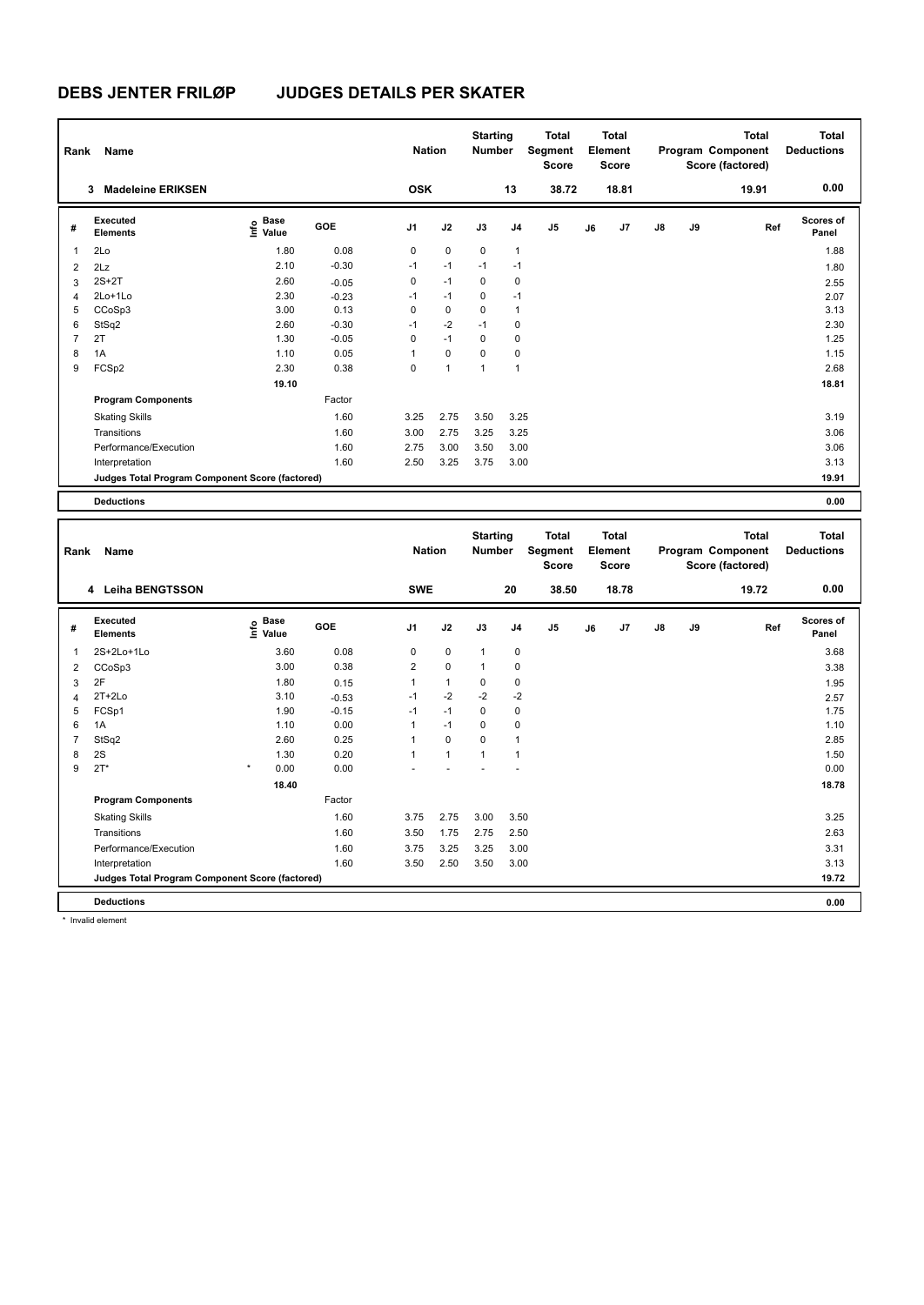| Rank           | Name                                            |                                  |         | <b>Nation</b>  |             | <b>Starting</b><br><b>Number</b> |                | <b>Total</b><br>Segment<br><b>Score</b> |    | <b>Total</b><br>Element<br><b>Score</b> |    |    | <b>Total</b><br>Program Component<br>Score (factored) | <b>Total</b><br><b>Deductions</b> |
|----------------|-------------------------------------------------|----------------------------------|---------|----------------|-------------|----------------------------------|----------------|-----------------------------------------|----|-----------------------------------------|----|----|-------------------------------------------------------|-----------------------------------|
|                | <b>Marianne DRETVIK</b><br>5                    |                                  |         | <b>SKK</b>     |             |                                  | 21             | 37.81                                   |    | 17.51                                   |    |    | 20.30                                                 | 0.00                              |
| #              | Executed<br><b>Elements</b>                     | <b>Base</b><br>e Base<br>E Value | GOE     | J <sub>1</sub> | J2          | J3                               | J <sub>4</sub> | J <sub>5</sub>                          | J6 | J7                                      | J8 | J9 | Ref                                                   | <b>Scores of</b><br>Panel         |
| 1              | 2S                                              | 1.30                             | 0.05    | 0              | $\pmb{0}$   | 0                                | $\mathbf{1}$   |                                         |    |                                         |    |    |                                                       | 1.35                              |
| 2              | $2Lo+2Lo$                                       | 3.60                             | $-0.30$ | $-1$           | $-1$        | $-1$                             | $-1$           |                                         |    |                                         |    |    |                                                       | 3.30                              |
| 3              | 2F+SEQ                                          | 1.44                             | $-0.68$ | $-2$           | $-2$        | $-3$                             | $-2$           |                                         |    |                                         |    |    |                                                       | 0.76                              |
| $\overline{4}$ | FSSp3                                           | 2.60                             | $-0.03$ | $-1$           | $-1$        | 0                                | $\mathbf{1}$   |                                         |    |                                         |    |    |                                                       | 2.57                              |
| 5              | 2Lz                                             | 2.10                             | $-0.30$ | $-1$           | $-2$        | $-1$                             | 0              |                                         |    |                                         |    |    |                                                       | 1.80                              |
| 6              | 2F                                              | 1.80                             | $-0.15$ | 0              | $-1$        | $-1$                             | 0              |                                         |    |                                         |    |    |                                                       | 1.65                              |
| 7              | CCoSp3                                          | 3.00                             | 0.00    | 0              | $\mathbf 0$ | $\mathbf 0$                      | 0              |                                         |    |                                         |    |    |                                                       | 3.00                              |
| 8              | StSq1                                           | 1.80                             | 0.13    | 0              | 0           | 0                                | 1              |                                         |    |                                         |    |    |                                                       | 1.93                              |
| 9              | 1A                                              | 1.10                             | 0.05    | 0              | 0           | 0                                | 1              |                                         |    |                                         |    |    |                                                       | 1.15                              |
|                |                                                 | 18.74                            |         |                |             |                                  |                |                                         |    |                                         |    |    |                                                       | 17.51                             |
|                | <b>Program Components</b>                       |                                  | Factor  |                |             |                                  |                |                                         |    |                                         |    |    |                                                       |                                   |
|                | <b>Skating Skills</b>                           |                                  | 1.60    | 3.00           | 2.75        | 3.00                             | 3.25           |                                         |    |                                         |    |    |                                                       | 3.00                              |
|                | Transitions                                     |                                  | 1.60    | 3.25           | 2.50        | 3.25                             | 2.75           |                                         |    |                                         |    |    |                                                       | 2.94                              |
|                | Performance/Execution                           |                                  | 1.60    | 3.50           | 3.25        | 3.50                             | 3.50           |                                         |    |                                         |    |    |                                                       | 3.44                              |
|                | Interpretation                                  |                                  | 1.60    | 3.50           | 3.00        | 3.50                             | 3.25           |                                         |    |                                         |    |    |                                                       | 3.31                              |
|                | Judges Total Program Component Score (factored) |                                  |         |                |             |                                  |                |                                         |    |                                         |    |    |                                                       | 20.30                             |
|                |                                                 |                                  |         |                |             |                                  |                |                                         |    |                                         |    |    |                                                       |                                   |
|                | <b>Deductions</b>                               |                                  |         |                |             |                                  |                |                                         |    |                                         |    |    |                                                       | 0.00                              |
| Rank           | Name                                            |                                  |         | <b>Nation</b>  |             | <b>Starting</b><br><b>Number</b> |                | <b>Total</b><br>Segment<br><b>Score</b> |    | <b>Total</b><br>Element<br><b>Score</b> |    |    | <b>Total</b><br>Program Component<br>Score (factored) | <b>Total</b><br><b>Deductions</b> |

| Rank           | Name                                            |                           |         | Nation                   |              | Number   |                | segment<br><b>Score</b> |    | <b>Element</b><br>Score |               |    | Program Component<br>Score (factored) | <b>Deductions</b>  |
|----------------|-------------------------------------------------|---------------------------|---------|--------------------------|--------------|----------|----------------|-------------------------|----|-------------------------|---------------|----|---------------------------------------|--------------------|
|                | <b>Josefine A VENNKLEV</b><br>6                 |                           |         | <b>SWE</b>               |              |          | 22             | 37.39                   |    | 17.17                   |               |    | 20.22                                 | 0.00               |
| #              | Executed<br><b>Elements</b>                     | Base<br>e Base<br>⊆ Value | GOE     | J <sub>1</sub>           | J2           | J3       | J <sub>4</sub> | J5                      | J6 | J7                      | $\mathsf{J}8$ | J9 | Ref                                   | Scores of<br>Panel |
| -1             | 2F+2T+1T                                        | 3.50                      | $-0.23$ | 0                        | 0            | $-1$     | $-2$           |                         |    |                         |               |    |                                       | 3.27               |
| $\overline{2}$ | 2S                                              | 1.30                      | 0.15    | 1                        | $\mathbf{1}$ | 0        | $\mathbf{1}$   |                         |    |                         |               |    |                                       | 1.45               |
| 3              | 2Lo                                             | 1.80                      | 0.08    | 0                        | 1            | 0        | 0              |                         |    |                         |               |    |                                       | 1.88               |
| 4              | CCoSp3                                          | 3.00                      | $-0.10$ | 1                        | $-2$         | $-1$     | 0              |                         |    |                         |               |    |                                       | 2.90               |
| 5              | 1A                                              | 1.10                      | 0.15    | 1                        | $\mathbf{1}$ | $\Omega$ | $\mathbf{1}$   |                         |    |                         |               |    |                                       | 1.25               |
| 6              | 2F                                              | 1.80                      | $-0.23$ | 0                        | $-1$         | $-1$     | $-1$           |                         |    |                         |               |    |                                       | 1.57               |
|                | 2Lo*+2T<*                                       | $\star$<br>0.00           | 0.00    | $\overline{\phantom{a}}$ |              |          |                |                         |    |                         |               |    |                                       | 0.00               |
| 8              | StSq2                                           | 2.60                      | 0.05    | $-1$                     | 0            | 0        | 1              |                         |    |                         |               |    |                                       | 2.65               |
| 9              | FSSp2                                           | 2.30                      | $-0.10$ | $-1$                     | $-1$         | $-1$     | $\mathbf{1}$   |                         |    |                         |               |    |                                       | 2.20               |
|                |                                                 | 17.40                     |         |                          |              |          |                |                         |    |                         |               |    |                                       | 17.17              |
|                | <b>Program Components</b>                       |                           | Factor  |                          |              |          |                |                         |    |                         |               |    |                                       |                    |
|                | <b>Skating Skills</b>                           |                           | 1.60    | 4.00                     | 2.75         | 3.25     | 3.25           |                         |    |                         |               |    |                                       | 3.31               |
|                | Transitions                                     |                           | 1.60    | 3.50                     | 2.50         | 3.50     | 3.00           |                         |    |                         |               |    |                                       | 3.13               |
|                | Performance/Execution                           |                           | 1.60    | 3.50                     | 2.75         | 3.00     | 3.25           |                         |    |                         |               |    |                                       | 3.13               |
|                | Interpretation                                  |                           | 1.60    | 3.25                     | 2.25         | 3.25     | 3.50           |                         |    |                         |               |    |                                       | 3.06               |
|                | Judges Total Program Component Score (factored) |                           |         |                          |              |          |                |                         |    |                         |               |    |                                       | 20.22              |
|                | <b>Deductions</b>                               |                           |         |                          |              |          |                |                         |    |                         |               |    |                                       | 0.00               |

< Under-rotated jump \* Invalid element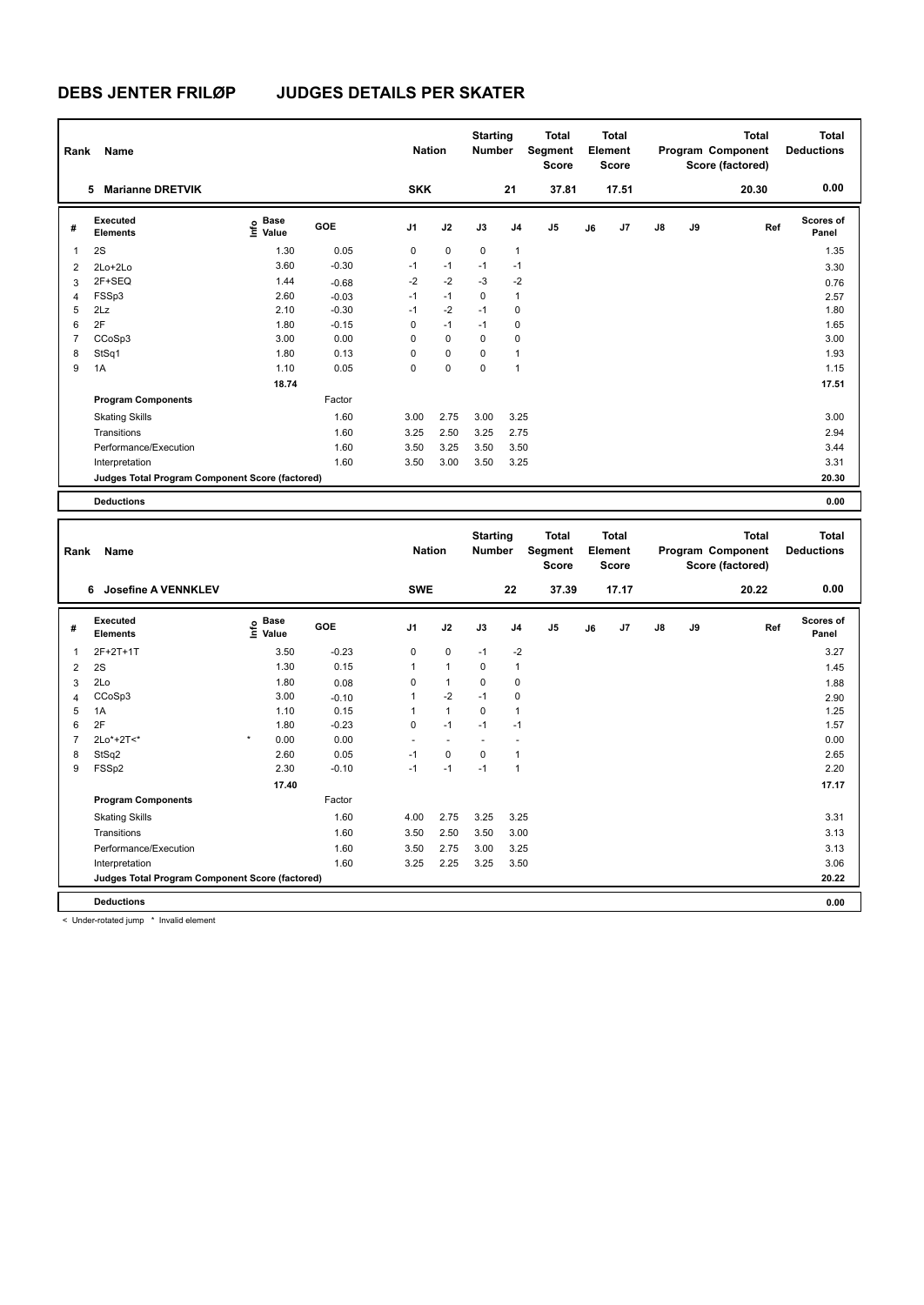| Rank           | Name                                            |      |                      |                   | <b>Nation</b>  |                | <b>Starting</b><br><b>Number</b> |                | <b>Total</b><br>Segment<br><b>Score</b> |    | Total<br>Element<br><b>Score</b> |               |    | Total<br>Program Component<br>Score (factored) | <b>Total</b><br><b>Deductions</b> |
|----------------|-------------------------------------------------|------|----------------------|-------------------|----------------|----------------|----------------------------------|----------------|-----------------------------------------|----|----------------------------------|---------------|----|------------------------------------------------|-----------------------------------|
|                | <b>Camilla Føske DANIELSEN</b><br>7             |      |                      |                   | <b>TT</b>      |                |                                  | 10             | 35.38                                   |    | 19.06                            |               |    | 17.32                                          | 1.00                              |
| #              | Executed<br><b>Elements</b>                     | ١nfo | <b>Base</b><br>Value | GOE               | J <sub>1</sub> | J2             | J3                               | J4             | J <sub>5</sub>                          | J6 | J7                               | $\mathsf{J}8$ | J9 | Ref                                            | Scores of<br>Panel                |
| $\mathbf 1$    | $2Lo+2T$                                        |      | 3.10                 | 0.23              | 0              | $\mathbf{1}$   | $\mathbf{1}$                     | $\overline{1}$ |                                         |    |                                  |               |    |                                                | 3.33                              |
| $\overline{2}$ | 2F<<                                            | <<   | 0.50                 | $-0.30$           | $-3$           | $-3$           | $-3$                             | $-3$           |                                         |    |                                  |               |    |                                                | 0.20                              |
| 3              | 2S                                              |      | 1.30                 | 0.10              | 0              | $\mathbf{1}$   | $\mathbf 0$                      | $\overline{1}$ |                                         |    |                                  |               |    |                                                | 1.40                              |
| 4              | FSSp3                                           |      | 2.60                 | 0.63              | 1              | $\overline{2}$ | -1                               | $\overline{1}$ |                                         |    |                                  |               |    |                                                | 3.23                              |
| 5              | StSq1                                           |      | 1.80                 | 0.00              | 0              | $\mathbf 0$    | 0                                | 0              |                                         |    |                                  |               |    |                                                | 1.80                              |
| 6              | 1A                                              |      | 1.10                 | 0.10              | 0              | $\mathbf{1}$   | $\Omega$                         | $\overline{1}$ |                                         |    |                                  |               |    |                                                | 1.20                              |
| $\overline{7}$ | 2Lo                                             |      | 1.80                 | 0.00              | 0              | $\mathbf 0$    | $\mathbf 0$                      | $\mathbf 0$    |                                         |    |                                  |               |    |                                                | 1.80                              |
| 8              | $2F+2T$                                         |      | 3.10                 | $-0.38$           | $-2$           | $-1$           | $-1$                             | $-1$           |                                         |    |                                  |               |    |                                                | 2.72                              |
| 9              | CCoSp3                                          |      | 3.00                 | 0.38              | $\mathbf{1}$   | $\mathbf{1}$   | 1                                | 0              |                                         |    |                                  |               |    |                                                | 3.38                              |
|                |                                                 |      | 18.30                |                   |                |                |                                  |                |                                         |    |                                  |               |    |                                                | 19.06                             |
|                | <b>Program Components</b>                       |      |                      | Factor            |                |                |                                  |                |                                         |    |                                  |               |    |                                                |                                   |
|                | <b>Skating Skills</b>                           |      |                      | 1.60              | 2.75           | 2.75           | 3.00                             | 2.75           |                                         |    |                                  |               |    |                                                | 2.81                              |
|                | Transitions                                     |      |                      | 1.60              | 2.00           | 2.50           | 2.50                             | 2.50           |                                         |    |                                  |               |    |                                                | 2.38                              |
|                | Performance/Execution                           |      |                      | 1.60              | 2.50           | 3.00           | 3.00                             | 2.50           |                                         |    |                                  |               |    |                                                | 2.75                              |
|                | Interpretation                                  |      |                      | 1.60              | 2.75           | 2.75           | 3.50                             | 2.50           |                                         |    |                                  |               |    |                                                | 2.88                              |
|                | Judges Total Program Component Score (factored) |      |                      |                   |                |                |                                  |                |                                         |    |                                  |               |    |                                                | 17.32                             |
|                | <b>Deductions</b>                               |      |                      | $-1.00$<br>Falls: |                |                |                                  |                |                                         |    |                                  |               |    |                                                | $-1.00$                           |

<< Downgraded jump

| Rank | Name                                            |   |                                  |                   | <b>Nation</b>  |              | <b>Starting</b><br><b>Number</b> |                | <b>Total</b><br>Segment<br><b>Score</b> |    | Total<br>Element<br><b>Score</b> |    |    | <b>Total</b><br>Program Component<br>Score (factored) | Total<br><b>Deductions</b> |
|------|-------------------------------------------------|---|----------------------------------|-------------------|----------------|--------------|----------------------------------|----------------|-----------------------------------------|----|----------------------------------|----|----|-------------------------------------------------------|----------------------------|
|      | <b>Kristine Suk Kwam CHENG</b><br>8             |   |                                  |                   | <b>TT</b>      |              |                                  | 19             | 31.78                                   |    | 17.38                            |    |    | 18.40                                                 | 4.00                       |
| #    | Executed<br><b>Elements</b>                     |   | <b>Base</b><br>e Base<br>⊆ Value | GOE               | J <sub>1</sub> | J2           | J3                               | J <sub>4</sub> | J5                                      | J6 | J7                               | J8 | J9 | Ref                                                   | <b>Scores of</b><br>Panel  |
| 1    | $2Lo+2T$                                        |   | 3.10                             | 0.00              | 0              | 0            | 0                                | 0              |                                         |    |                                  |    |    |                                                       | 3.10                       |
| 2    | $2F+2T$                                         |   | 3.10                             | 0.08              | $\Omega$       | $\mathbf 0$  | $\Omega$                         | $\mathbf{1}$   |                                         |    |                                  |    |    |                                                       | 3.18                       |
| 3    | 2S                                              |   | 1.30                             | 0.15              |                | $\mathbf{1}$ | 0                                | $\mathbf{1}$   |                                         |    |                                  |    |    |                                                       | 1.45                       |
| 4    | StSq1                                           |   | 1.80                             | 0.00              | $\Omega$       | 0            | $\Omega$                         | 0              |                                         |    |                                  |    |    |                                                       | 1.80                       |
| 5    | CCoSp3                                          |   | 3.00                             | 0.13              | $\Omega$       | $\mathbf 0$  | $\mathbf 0$                      | $\mathbf{1}$   |                                         |    |                                  |    |    |                                                       | 3.13                       |
| 6    | 2Lz<                                            | e | 1.50                             | $-0.90$           | $-3$           | $-3$         | $-3$                             | $-3$           |                                         |    |                                  |    |    |                                                       | 0.60                       |
| 7    | 1A                                              |   | 1.10                             | 0.15              |                | $\mathbf{1}$ | $\Omega$                         | $\mathbf{1}$   |                                         |    |                                  |    |    |                                                       | 1.25                       |
| 8    | 2F                                              |   | 1.80                             | $-0.30$           | $-1$           | $-1$         | $-1$                             | $-1$           |                                         |    |                                  |    |    |                                                       | 1.50                       |
| 9    | FCSpB                                           |   | 1.60                             | $-0.23$           | $-1$           | $-1$         | $-1$                             | $\Omega$       |                                         |    |                                  |    |    |                                                       | 1.37                       |
|      |                                                 |   | 18.30                            |                   |                |              |                                  |                |                                         |    |                                  |    |    |                                                       | 17.38                      |
|      | <b>Program Components</b>                       |   |                                  | Factor            |                |              |                                  |                |                                         |    |                                  |    |    |                                                       |                            |
|      | <b>Skating Skills</b>                           |   |                                  | 1.60              | 3.50           | 3.00         | 3.00                             | 3.25           |                                         |    |                                  |    |    |                                                       | 3.19                       |
|      | Transitions                                     |   |                                  | 1.60              | 3.00           | 3.00         | 2.75                             | 3.00           |                                         |    |                                  |    |    |                                                       | 2.94                       |
|      | Performance/Execution                           |   |                                  | 1.60              | 2.75           | 2.75         | 2.50                             | 2.25           |                                         |    |                                  |    |    |                                                       | 2.56                       |
|      | Interpretation                                  |   |                                  | 1.60              | 3.25           | 2.75         | 2.75                             | 2.50           |                                         |    |                                  |    |    |                                                       | 2.81                       |
|      | Judges Total Program Component Score (factored) |   |                                  |                   |                |              |                                  |                |                                         |    |                                  |    |    |                                                       | 18.40                      |
|      | <b>Deductions</b><br>$-44$<br>$\sim$ $\sim$     |   |                                  | Falls:<br>$-1.00$ |                |              | Interruption in excess:          |                | $-3.00$                                 |    |                                  |    |    |                                                       | $-4.00$                    |

< Under-rotated jump e Jump take off with wrong edge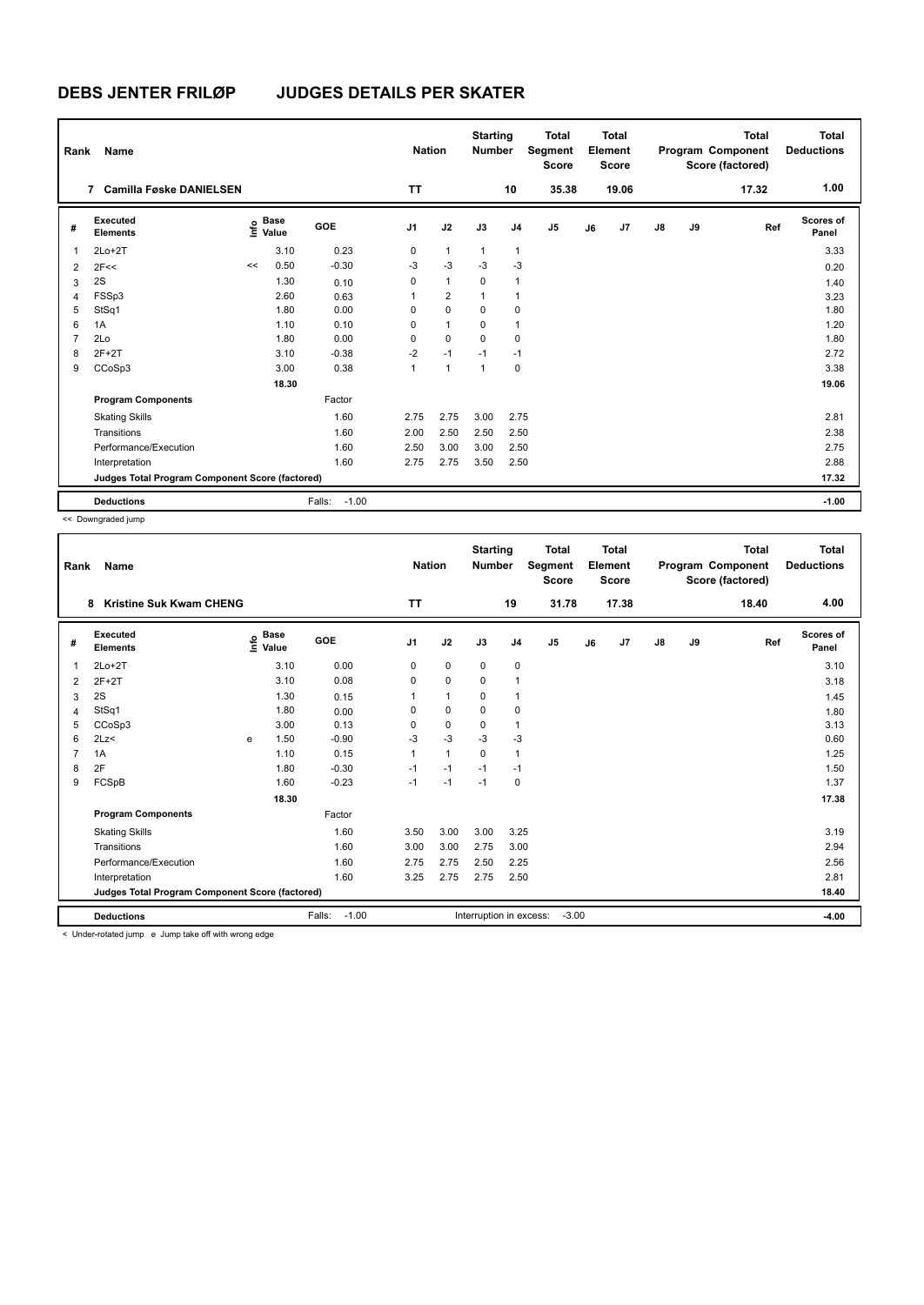| Rank | Name                                            |                   |            | <b>Nation</b>     |             | <b>Starting</b><br><b>Number</b>                                  |                | <b>Total</b><br>Segment<br><b>Score</b> |          | <b>Total</b><br>Element<br><b>Score</b> |    |                 | <b>Total</b><br>Program Component<br>Score (factored) | <b>Total</b><br><b>Deductions</b> |
|------|-------------------------------------------------|-------------------|------------|-------------------|-------------|-------------------------------------------------------------------|----------------|-----------------------------------------|----------|-----------------------------------------|----|-----------------|-------------------------------------------------------|-----------------------------------|
|      | Ingrid Morken LOFTHUS<br>9                      |                   |            | OI                |             |                                                                   | 11             | 31.70                                   |          | 14.70                                   |    |                 | 17.00                                                 | 0.00                              |
| #    | Executed<br><b>Elements</b>                     | e Base<br>E Value | <b>GOE</b> | J <sub>1</sub>    | J2          | J3                                                                | J <sub>4</sub> | J <sub>5</sub>                          | J6       | J <sub>7</sub>                          | J8 | J9              | Ref                                                   | <b>Scores of</b><br>Panel         |
| 1    | $2Lo+1T$                                        | 2.20              | 0.00       | 0                 | $\pmb{0}$   | $\mathbf 0$                                                       | $\mathbf 0$    |                                         |          |                                         |    |                 |                                                       | 2.20                              |
| 2    | StSq1                                           | 1.80              | 0.13       | 0                 | $\mathbf 0$ | 0                                                                 | 1              |                                         |          |                                         |    |                 |                                                       | 1.93                              |
| 3    | FCSp1                                           | 1.90              | $-0.38$    | $-1$              | $-2$        | $-1$                                                              | $-1$           |                                         |          |                                         |    |                 |                                                       | 1.52                              |
| 4    | 2T                                              | 1.30              | $-0.20$    | $-1$              | $-1$        | $-1$                                                              | $-1$           |                                         |          |                                         |    |                 |                                                       | 1.10                              |
| 5    | 2Lo                                             | 1.80              | 0.00       | 0                 | 0           | 0                                                                 | 0              |                                         |          |                                         |    |                 |                                                       | 1.80                              |
| 6    | $1A+1L0$                                        | 1.60              | $-0.05$    | 0                 | $-1$        | $\Omega$                                                          | 0              |                                         |          |                                         |    |                 |                                                       | 1.55                              |
| 7    | 2S                                              | 1.30              | $-0.20$    | $-1$              | $-1$        | $-1$                                                              | $-1$           |                                         |          |                                         |    |                 |                                                       | 1.10                              |
| 8    | CCoSp2                                          | 2.50              | $-0.15$    | 0                 | $-1$        | $-1$                                                              | 0              |                                         |          |                                         |    |                 |                                                       | 2.35                              |
| 9    | 1A                                              | 1.10              | 0.05       | $\Omega$          | $\mathbf 0$ | 0                                                                 | 1              |                                         |          |                                         |    |                 |                                                       | 1.15                              |
|      |                                                 | 15.50             |            |                   |             |                                                                   |                |                                         |          |                                         |    |                 |                                                       | 14.70                             |
|      | <b>Program Components</b>                       |                   | Factor     |                   |             |                                                                   |                |                                         |          |                                         |    |                 |                                                       |                                   |
|      | <b>Skating Skills</b>                           |                   | 1.60       | 3.00              | 2.25        | 3.00                                                              | 2.50           |                                         |          |                                         |    |                 |                                                       | 2.69                              |
|      | Transitions                                     |                   | 1.60       | 2.75              | 2.75        | 2.75                                                              | 3.00           |                                         |          |                                         |    |                 |                                                       | 2.81                              |
|      | Performance/Execution                           |                   | 1.60       | 2.50              | 2.25        | 2.75                                                              | 2.75           |                                         |          |                                         |    |                 |                                                       | 2.56                              |
|      | Interpretation                                  |                   | 1.60       | 2.75              | 2.00        | 3.00                                                              | 2.50           |                                         |          |                                         |    |                 |                                                       | 2.56                              |
|      | Judges Total Program Component Score (factored) |                   |            |                   |             |                                                                   |                |                                         |          |                                         |    |                 |                                                       | 17.00                             |
|      | <b>Deductions</b>                               |                   |            |                   |             |                                                                   |                |                                         |          |                                         |    |                 |                                                       | 0.00                              |
|      |                                                 |                   |            |                   |             |                                                                   |                |                                         |          |                                         |    |                 |                                                       |                                   |
|      | <b>Provident Control</b>                        |                   |            | $1.1 - 4.5 - 1.7$ |             | <b>Starting</b><br>$M_{\rm{2}}$ and $M_{\rm{2}}$ and $M_{\rm{2}}$ |                | <b>Total</b>                            | $-1 - 1$ | <b>Total</b>                            |    | <b>Donation</b> | <b>Total</b><br>$\sim$                                | <b>Total</b><br>Produced a        |

| Rank           | Name                                            |                                  |                   | <b>Nation</b>  |             | <b>Number</b> |                | Segment<br>Score |    | Element<br><b>Score</b> |               |    | Program Component<br>Score (factored) | <b>Deductions</b>         |
|----------------|-------------------------------------------------|----------------------------------|-------------------|----------------|-------------|---------------|----------------|------------------|----|-------------------------|---------------|----|---------------------------------------|---------------------------|
| 10             | <b>Elisabeth SOLBERG</b>                        |                                  |                   | <b>TSK</b>     |             |               | 15             | 31.17            |    | 14.07                   |               |    | 18.10                                 | 1.00                      |
| #              | Executed<br><b>Elements</b>                     | <b>Base</b><br>e Base<br>⊆ Value | GOE               | J <sub>1</sub> | J2          | J3            | J <sub>4</sub> | J5               | J6 | J7                      | $\mathsf{J}8$ | J9 | Ref                                   | <b>Scores of</b><br>Panel |
| 1              | $1A+2Lo$                                        | 2.90                             | $-0.90$           | $-3$           | $-3$        | $-3$          | $-3$           |                  |    |                         |               |    |                                       | 2.00                      |
| 2              | 2Lz                                             | 2.10                             | $-0.60$           | $-2$           | $-3$        | $-1$          | $-2$           |                  |    |                         |               |    |                                       | 1.50                      |
| 3              | 2Lo+1Lo+1Lo                                     | 2.80                             | $-0.23$           | $-1$           | $-1$        | $-1$          | 0              |                  |    |                         |               |    |                                       | 2.57                      |
| $\overline{4}$ | StSqB                                           | 1.50                             | 0.25              | 0              | $\mathbf 0$ | $\mathbf 1$   | 1              |                  |    |                         |               |    |                                       | 1.75                      |
| 5              | FSSp2                                           | 2.30                             | $-0.38$           | $-2$           | $-2$        | $\Omega$      | $-1$           |                  |    |                         |               |    |                                       | 1.92                      |
| 6              | 2F                                              | 1.80                             | 0.08              | 1              | $\mathbf 0$ | $\Omega$      | $\mathbf 0$    |                  |    |                         |               |    |                                       | 1.88                      |
| 7              | $2Lo*$                                          | $\star$<br>0.00                  | 0.00              |                |             |               |                |                  |    |                         |               |    |                                       | 0.00                      |
| 8              | CCoSpB                                          | 1.70                             | $-0.45$           | $-1$           | $-2$        | $-1$          | $-2$           |                  |    |                         |               |    |                                       | 1.25                      |
| 9              | 2S                                              | 1.30                             | $-0.10$           | $-1$           | $-1$        | $\mathbf 0$   | 0              |                  |    |                         |               |    |                                       | 1.20                      |
|                |                                                 | 16.40                            |                   |                |             |               |                |                  |    |                         |               |    |                                       | 14.07                     |
|                | <b>Program Components</b>                       |                                  | Factor            |                |             |               |                |                  |    |                         |               |    |                                       |                           |
|                | <b>Skating Skills</b>                           |                                  | 1.60              | 3.25           | 3.25        | 3.25          | 3.25           |                  |    |                         |               |    |                                       | 3.25                      |
|                | Transitions                                     |                                  | 1.60              | 2.50           | 2.50        | 3.00          | 2.75           |                  |    |                         |               |    |                                       | 2.69                      |
|                | Performance/Execution                           |                                  | 1.60              | 2.50           | 2.50        | 3.25          | 2.50           |                  |    |                         |               |    |                                       | 2.69                      |
|                | Interpretation                                  |                                  | 1.60              | 2.50           | 2.00        | 3.50          | 2.75           |                  |    |                         |               |    |                                       | 2.69                      |
|                | Judges Total Program Component Score (factored) |                                  |                   |                |             |               |                |                  |    |                         |               |    |                                       | 18.10                     |
|                | <b>Deductions</b>                               |                                  | $-1.00$<br>Falls: |                |             |               |                |                  |    |                         |               |    |                                       | $-1.00$                   |

\* Invalid element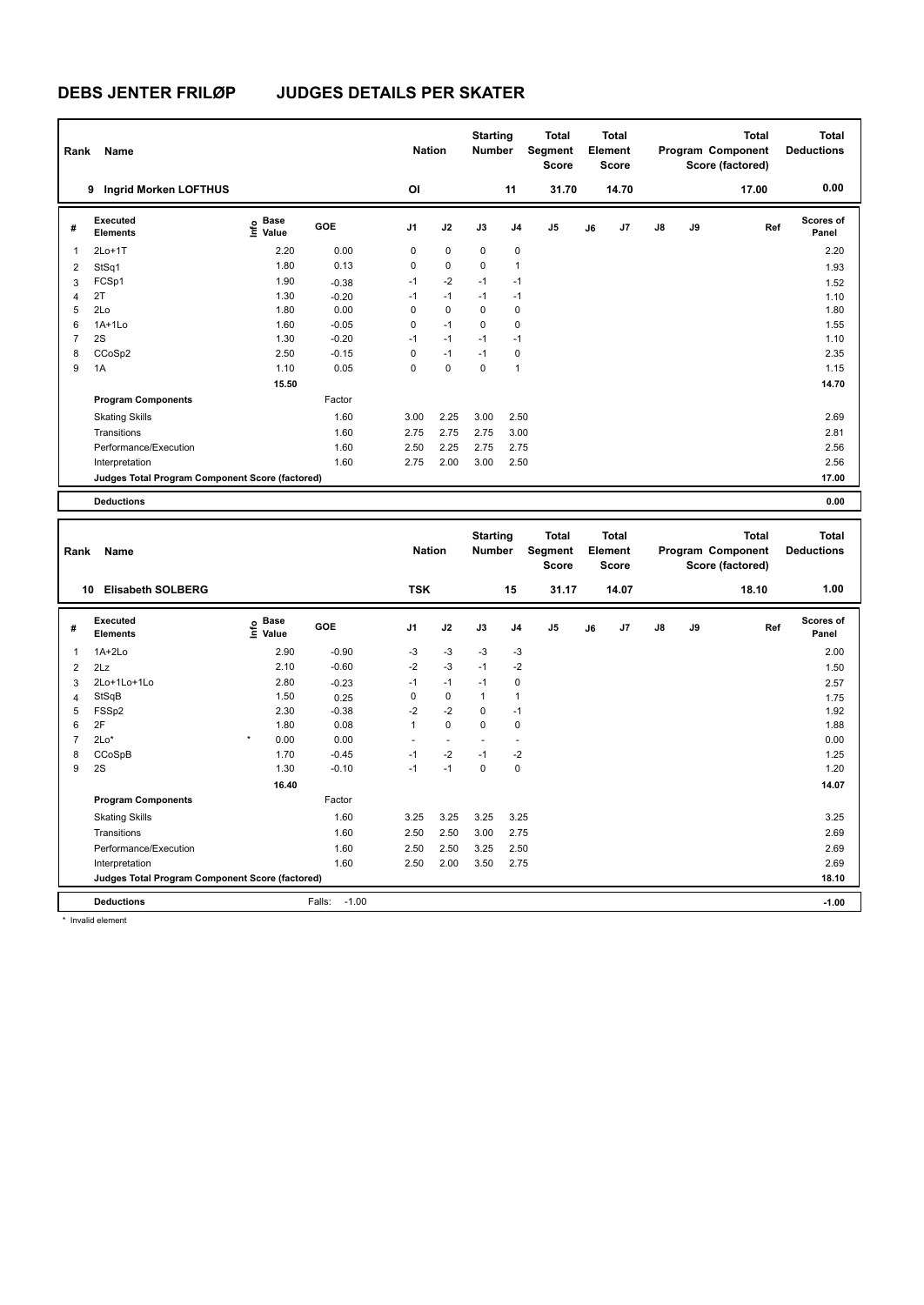| Rank           | Name                                            |         |                      |                   | <b>Nation</b>  |              | <b>Starting</b><br><b>Number</b> |                | <b>Total</b><br>Segment<br><b>Score</b> |    | <b>Total</b><br>Element<br><b>Score</b> |               |    | <b>Total</b><br>Program Component<br>Score (factored) | <b>Total</b><br><b>Deductions</b> |
|----------------|-------------------------------------------------|---------|----------------------|-------------------|----------------|--------------|----------------------------------|----------------|-----------------------------------------|----|-----------------------------------------|---------------|----|-------------------------------------------------------|-----------------------------------|
|                | <b>Christina B. PAUS</b><br>11                  |         |                      |                   | <b>OSK</b>     |              |                                  | 18             | 30.85                                   |    | 13.55                                   |               |    | 19.30                                                 | 2.00                              |
| #              | Executed<br><b>Elements</b>                     | ۴       | <b>Base</b><br>Value | <b>GOE</b>        | J <sub>1</sub> | J2           | J3                               | J <sub>4</sub> | J <sub>5</sub>                          | J6 | J7                                      | $\mathsf{J}8$ | J9 | Ref                                                   | Scores of<br>Panel                |
| $\mathbf{1}$   | 2S+1T+1Lo                                       |         | 2.20                 | $-0.15$           | 0              | $-1$         | $-1$                             | $-1$           |                                         |    |                                         |               |    |                                                       | 2.05                              |
| $\overline{2}$ | $2T+1T$                                         |         | 1.70                 | $-0.20$           | $-1$           | $-1$         | $-1$                             | $-1$           |                                         |    |                                         |               |    |                                                       | 1.50                              |
| 3              | FCSp2                                           |         | 2.30                 | $-0.23$           | $-1$           | $-1$         | $-1$                             | 0              |                                         |    |                                         |               |    |                                                       | 2.07                              |
| $\overline{4}$ | 2Lz<                                            | $\prec$ | 1.50                 | $-0.90$           | $-3$           | $-3$         | $-3$                             | $-3$           |                                         |    |                                         |               |    |                                                       | 0.60                              |
| 5              | 1A                                              |         | 1.10                 | 0.10              | 0              | $\mathbf{1}$ | 0                                | 1              |                                         |    |                                         |               |    |                                                       | 1.20                              |
| 6              | 2Lo<<                                           | <<      | 0.50                 | $-0.30$           | $-3$           | $-3$         | $-3$                             | $-3$           |                                         |    |                                         |               |    |                                                       | 0.20                              |
| $\overline{7}$ | StSq1                                           |         | 1.80                 | 0.25              | 1              | $\mathbf{1}$ | 0                                | 0              |                                         |    |                                         |               |    |                                                       | 2.05                              |
| 8              | 2S                                              |         | 1.30                 | $-0.05$           | 0              | $-1$         | $\Omega$                         | 0              |                                         |    |                                         |               |    |                                                       | 1.25                              |
| 9              | CCoSp2                                          |         | 2.50                 | 0.13              | 1              | $\mathbf 0$  | 0                                | 0              |                                         |    |                                         |               |    |                                                       | 2.63                              |
|                |                                                 |         | 14.90                |                   |                |              |                                  |                |                                         |    |                                         |               |    |                                                       | 13.55                             |
|                | <b>Program Components</b>                       |         |                      | Factor            |                |              |                                  |                |                                         |    |                                         |               |    |                                                       |                                   |
|                | <b>Skating Skills</b>                           |         |                      | 1.60              | 3.50           | 3.00         | 3.50                             | 3.25           |                                         |    |                                         |               |    |                                                       | 3.31                              |
|                | Transitions                                     |         |                      | 1.60              | 3.00           | 2.50         | 3.00                             | 2.75           |                                         |    |                                         |               |    |                                                       | 2.81                              |
|                | Performance/Execution                           |         |                      | 1.60              | 3.25           | 2.50         | 3.25                             | 2.75           |                                         |    |                                         |               |    |                                                       | 2.94                              |
|                | Interpretation                                  |         |                      | 1.60              | 3.00           | 3.00         | 3.50                             | 2.50           |                                         |    |                                         |               |    |                                                       | 3.00                              |
|                | Judges Total Program Component Score (factored) |         |                      |                   |                |              |                                  |                |                                         |    |                                         |               |    |                                                       | 19.30                             |
|                | <b>Deductions</b>                               |         |                      | $-2.00$<br>Falls: |                |              |                                  |                |                                         |    |                                         |               |    |                                                       | $-2.00$                           |

< Under-rotated jump << Downgraded jump

| Rank | Name                                            |                                  |                   | <b>Nation</b>  |              | <b>Starting</b><br><b>Number</b> |                | <b>Total</b><br>Segment<br><b>Score</b> |    | <b>Total</b><br>Element<br><b>Score</b> |               |    | <b>Total</b><br>Program Component<br>Score (factored) | <b>Total</b><br><b>Deductions</b> |
|------|-------------------------------------------------|----------------------------------|-------------------|----------------|--------------|----------------------------------|----------------|-----------------------------------------|----|-----------------------------------------|---------------|----|-------------------------------------------------------|-----------------------------------|
| 12   | Kamilla HAGA SOLEM                              |                                  |                   | <b>BSK</b>     |              |                                  | 12             | 29.79                                   |    | 13.57                                   |               |    | 17.22                                                 | 1.00                              |
| #    | Executed<br><b>Elements</b>                     | <b>Base</b><br>e Base<br>⊆ Value | GOE               | J <sub>1</sub> | J2           | J3                               | J <sub>4</sub> | J5                                      | J6 | J7                                      | $\mathsf{J}8$ | J9 | Ref                                                   | <b>Scores of</b><br>Panel         |
| 1    | 1A                                              | 1.10                             | 0.15              | $\mathbf{1}$   | $\mathbf{1}$ | 1                                | 0              |                                         |    |                                         |               |    |                                                       | 1.25                              |
| 2    | $2S+2T$                                         | 2.60                             | $-0.20$           | $-1$           | $-1$         | $-1$                             | $-1$           |                                         |    |                                         |               |    |                                                       | 2.40                              |
| 3    | CCoSp3                                          | 3.00                             | $-0.08$           | $-1$           | 0            | 0                                | 0              |                                         |    |                                         |               |    |                                                       | 2.92                              |
| 4    | StSq1                                           | 1.80                             | 0.00              | 0              | 0            | 0                                | 0              |                                         |    |                                         |               |    |                                                       | 1.80                              |
| 5    | 2Lo                                             | 1.80                             | $-0.90$           | $-3$           | $-3$         | $-3$                             | $-3$           |                                         |    |                                         |               |    |                                                       | 0.90                              |
| 6    | 2T                                              | 1.30                             | $-0.05$           | $\Omega$       | $-1$         | 0                                | $\mathbf 0$    |                                         |    |                                         |               |    |                                                       | 1.25                              |
|      | 2S                                              | 1.30                             | 0.00              | $\Omega$       | $\mathbf 0$  | $\Omega$                         | 0              |                                         |    |                                         |               |    |                                                       | 1.30                              |
| 8    | 1A*+1T*+2Lo<<*                                  | $\star$<br>0.00                  | 0.00              |                |              |                                  |                |                                         |    |                                         |               |    |                                                       | 0.00                              |
| 9    | FCSp1                                           | 1.90                             | $-0.15$           | $-1$           | $-1$         | $\mathbf 0$                      | $\mathbf 0$    |                                         |    |                                         |               |    |                                                       | 1.75                              |
|      |                                                 | 14.80                            |                   |                |              |                                  |                |                                         |    |                                         |               |    |                                                       | 13.57                             |
|      | <b>Program Components</b>                       |                                  | Factor            |                |              |                                  |                |                                         |    |                                         |               |    |                                                       |                                   |
|      | <b>Skating Skills</b>                           |                                  | 1.60              | 3.00           | 2.50         | 3.25                             | 2.75           |                                         |    |                                         |               |    |                                                       | 2.88                              |
|      | Transitions                                     |                                  | 1.60              | 2.25           | 3.00         | 3.25                             | 2.75           |                                         |    |                                         |               |    |                                                       | 2.81                              |
|      | Performance/Execution                           |                                  | 1.60              | 2.75           | 2.50         | 2.75                             | 2.50           |                                         |    |                                         |               |    |                                                       | 2.63                              |
|      | Interpretation                                  |                                  | 1.60              | 2.25           | 2.00         | 3.00                             | 2.50           |                                         |    |                                         |               |    |                                                       | 2.44                              |
|      | Judges Total Program Component Score (factored) |                                  |                   |                |              |                                  |                |                                         |    |                                         |               |    |                                                       | 17.22                             |
|      | <b>Deductions</b>                               |                                  | $-1.00$<br>Falls: |                |              |                                  |                |                                         |    |                                         |               |    |                                                       | $-1.00$                           |
|      | .                                               |                                  |                   |                |              |                                  |                |                                         |    |                                         |               |    |                                                       |                                   |

<< Downgraded jump \* Invalid element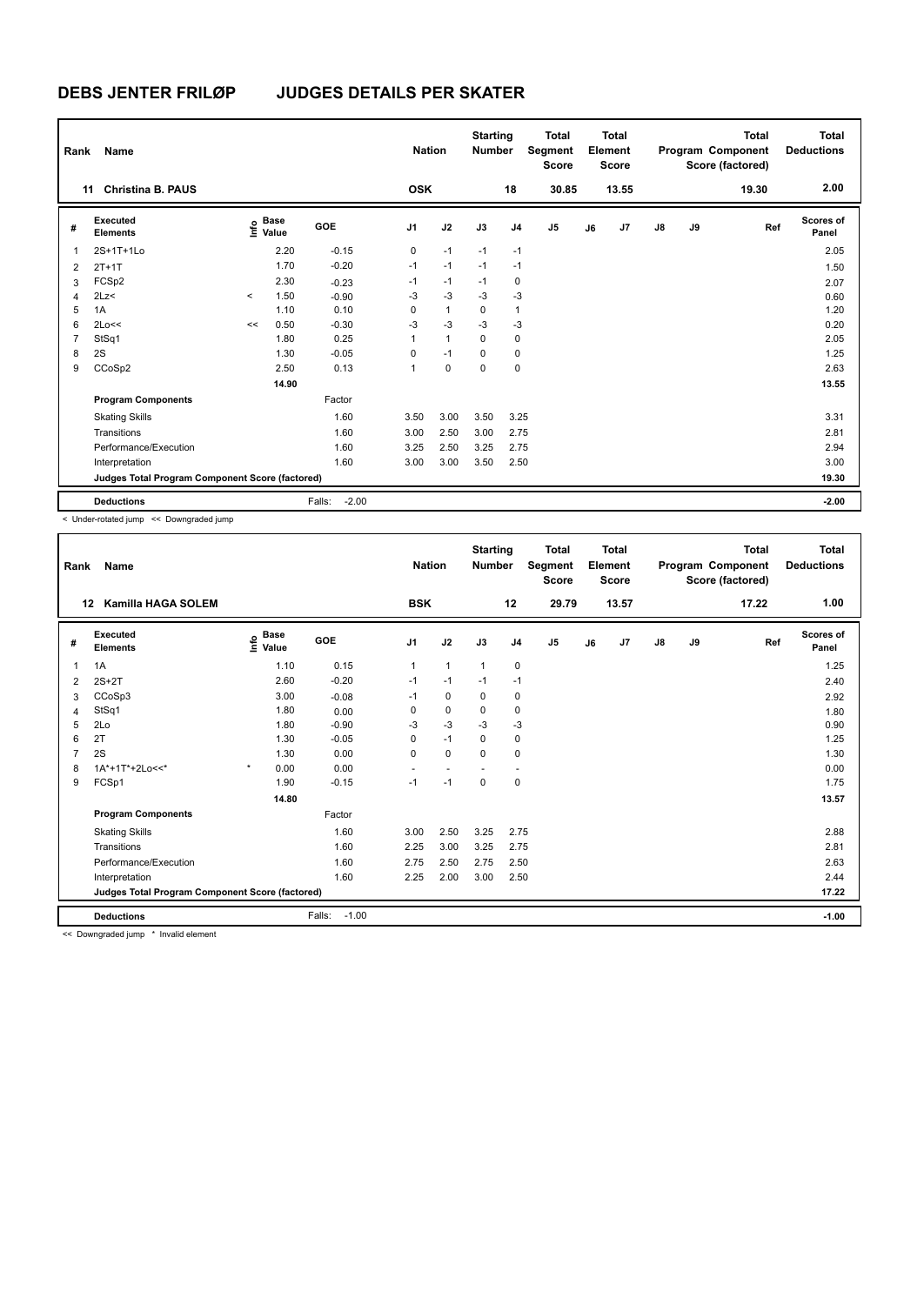**Program Components** 

### **DEBS JENTER FRILØP JUDGES DETAILS PER SKATER**

| Rank           | <b>Name</b>                                     |                                         |            |                | <b>Nation</b> | <b>Starting</b><br><b>Number</b> |                | <b>Total</b><br>Segment<br>Score |    | <b>Total</b><br>Element<br><b>Score</b> |    |    | <b>Total</b><br>Program Component<br>Score (factored) | <b>Total</b><br><b>Deductions</b> |
|----------------|-------------------------------------------------|-----------------------------------------|------------|----------------|---------------|----------------------------------|----------------|----------------------------------|----|-----------------------------------------|----|----|-------------------------------------------------------|-----------------------------------|
|                | 13 Celine BERGE FOYN                            |                                         |            | <b>AKK</b>     |               |                                  | 8              | 29.55                            |    | 13.64                                   |    |    | 15.91                                                 | 0.00                              |
| #              | <b>Executed</b><br><b>Elements</b>              | e Base<br>⊆ Value                       | GOE        | J <sub>1</sub> | J2            | J3                               | J <sub>4</sub> | J5                               | J6 | J7                                      | J8 | J9 | Ref                                                   | Scores of<br>Panel                |
| 1              | $2S+2T$                                         | 2.60                                    | $-0.30$    | $-2$           | $-2$          | $-1$                             | $-1$           |                                  |    |                                         |    |    |                                                       | 2.30                              |
| $\overline{2}$ | 2T                                              | 1.30                                    | $-0.10$    | $\mathbf 0$    | $-1$          | $\mathbf 0$                      | $-1$           |                                  |    |                                         |    |    |                                                       | 1.20                              |
| 3              | CCoSp3                                          | 3.00                                    | $-0.23$    | $-1$           | $-1$          | $-1$                             | $\mathbf 0$    |                                  |    |                                         |    |    |                                                       | 2.77                              |
| 4              | 2S                                              | 1.30                                    | $-0.05$    | $\mathbf 0$    | $-1$          | 0                                | 0              |                                  |    |                                         |    |    |                                                       | 1.25                              |
| 5              | FCSpB                                           | 1.60                                    | $-0.83$    | $-3$           | $-3$          | $-3$                             | $-2$           |                                  |    |                                         |    |    |                                                       | 0.77                              |
| 6              | 1A+1Lo+1Lo                                      | 2.10                                    | 0.00       | $\mathbf 0$    | $\mathbf 0$   | $\mathbf 0$                      | $\mathbf 0$    |                                  |    |                                         |    |    |                                                       | 2.10                              |
| $\overline{7}$ | StSq1                                           | 1.80                                    | $-0.15$    | $-1$           | $-1$          | 0                                | 0              |                                  |    |                                         |    |    |                                                       | 1.65                              |
| 8              | 1A                                              | 1.10                                    | 0.00       | $\mathbf 0$    | $\mathbf 0$   | $\mathbf 0$                      | $\mathbf 0$    |                                  |    |                                         |    |    |                                                       | 1.10                              |
| 9              | 1F                                              | 0.50                                    | 0.00       | $\mathbf 0$    | $\mathbf 0$   | $\mathbf 0$                      | 0              |                                  |    |                                         |    |    |                                                       | 0.50                              |
|                |                                                 | 15.30                                   |            |                |               |                                  |                |                                  |    |                                         |    |    |                                                       | 13.64                             |
|                | <b>Program Components</b>                       |                                         | Factor     |                |               |                                  |                |                                  |    |                                         |    |    |                                                       |                                   |
|                | <b>Skating Skills</b>                           |                                         | 1.60       | 2.25           | 1.50          | 2.75                             | 2.75           |                                  |    |                                         |    |    |                                                       | 2.31                              |
|                | Transitions                                     |                                         | 1.60       | 2.50           | 1.50          | 2.50                             | 2.50           |                                  |    |                                         |    |    |                                                       | 2.25                              |
|                | Performance/Execution                           |                                         | 1.60       | 3.00           | 2.25          | 3.00                             | 2.75           |                                  |    |                                         |    |    |                                                       | 2.75                              |
|                | Interpretation                                  |                                         | 1.60       | 2.50           | 2.25          | 3.25                             | 2.50           |                                  |    |                                         |    |    |                                                       | 2.63                              |
|                | Judges Total Program Component Score (factored) |                                         |            |                |               |                                  |                |                                  |    |                                         |    |    |                                                       | 15.91                             |
|                |                                                 |                                         |            |                |               |                                  |                |                                  |    |                                         |    |    |                                                       |                                   |
|                | <b>Deductions</b>                               |                                         |            |                |               |                                  |                |                                  |    |                                         |    |    |                                                       | 0.00                              |
|                |                                                 |                                         |            |                |               |                                  |                |                                  |    |                                         |    |    |                                                       |                                   |
|                |                                                 |                                         |            |                |               | <b>Starting</b>                  |                | <b>Total</b>                     |    | <b>Total</b>                            |    |    | <b>Total</b>                                          | <b>Total</b>                      |
| Rank           | Name                                            |                                         |            |                | <b>Nation</b> | <b>Number</b>                    |                | Segment<br>Score                 |    | Element<br>Score                        |    |    | Program Component<br>Score (factored)                 | <b>Deductions</b>                 |
|                |                                                 |                                         |            |                |               |                                  |                |                                  |    |                                         |    |    |                                                       |                                   |
|                | 14 Emilie Aastad NYLEN                          |                                         |            | OI             |               |                                  | 9              | 29.24                            |    | 13.44                                   |    |    | 16.80                                                 | 1.00                              |
| #              | Executed<br><b>Elements</b>                     | $\mathsf{E}$ Base<br>$\mathsf{E}$ Value | <b>GOE</b> | J1             | J2            | J3                               | J <sub>4</sub> | J5                               | J6 | J7                                      | J8 | J9 | Ref                                                   | Scores of<br>Panel                |
| 1              | $2T+2T$                                         | 2.60                                    | 0.00       | 0              | 0             | 0                                | 0              |                                  |    |                                         |    |    |                                                       | 2.60                              |
| $\overline{2}$ | 2Lo                                             | 1.80                                    | $-0.60$    | $-2$           | $-3$          | $-2$                             | $-1$           |                                  |    |                                         |    |    |                                                       | 1.20                              |
| 3              | CCoSp1                                          | 2.00                                    | $-0.30$    | $\mathbf 0$    | $-2$          | $-1$                             | $-1$           |                                  |    |                                         |    |    |                                                       | 1.70                              |
| 4              | 2F                                              | 1.80                                    | $-0.90$    | $-3$           | $-3$          | $-3$                             | $-3$           |                                  |    |                                         |    |    |                                                       | 0.90                              |
| 5              | 2Lo+SEQ                                         | 1.44                                    | $-0.30$    | $-1$           | $-1$          | $-1$                             | $-1$           |                                  |    |                                         |    |    |                                                       | 1.14                              |
| 6              | 2S                                              | 1.30                                    | $-0.10$    | 0              | $-1$          | $-1$                             | 0              |                                  |    |                                         |    |    |                                                       | 1.20                              |
| $\overline{7}$ | FCSp1                                           | 1.90                                    | $-0.15$    | $-1$           | $-1$          | $\mathbf 0$                      | 0              |                                  |    |                                         |    |    |                                                       | 1.75                              |
| 8              | StSq1                                           | 1.80                                    | 0.00       | $\Omega$       | $\Omega$      | $\mathbf{0}$                     | $\mathbf 0$    |                                  |    |                                         |    |    |                                                       | 1.80                              |
| 9              | 1A                                              | 1.10                                    | 0.05       | $\mathbf 0$    | $\mathbf{1}$  | $\mathbf{0}$                     | $\Omega$       |                                  |    |                                         |    |    |                                                       | 1.15                              |

Skating Skills 2.75 1.75 2.75 2.50 1.60 2.44

Transitions 1.60 2.50 2.00 2.50 2.75 2.44 Performance/Execution 1.60 2.50 2.50 2.75 3.00 2.69 2.69 2.94 2.69 2.94 2.94

**Deductions** Falls: -1.00 **-1.00 Judges Total Program Component Score (factored) 16.80**

Factor

Interpretation 1.60 3.00 2.25 3.25 3.25

 **15.74 13.44**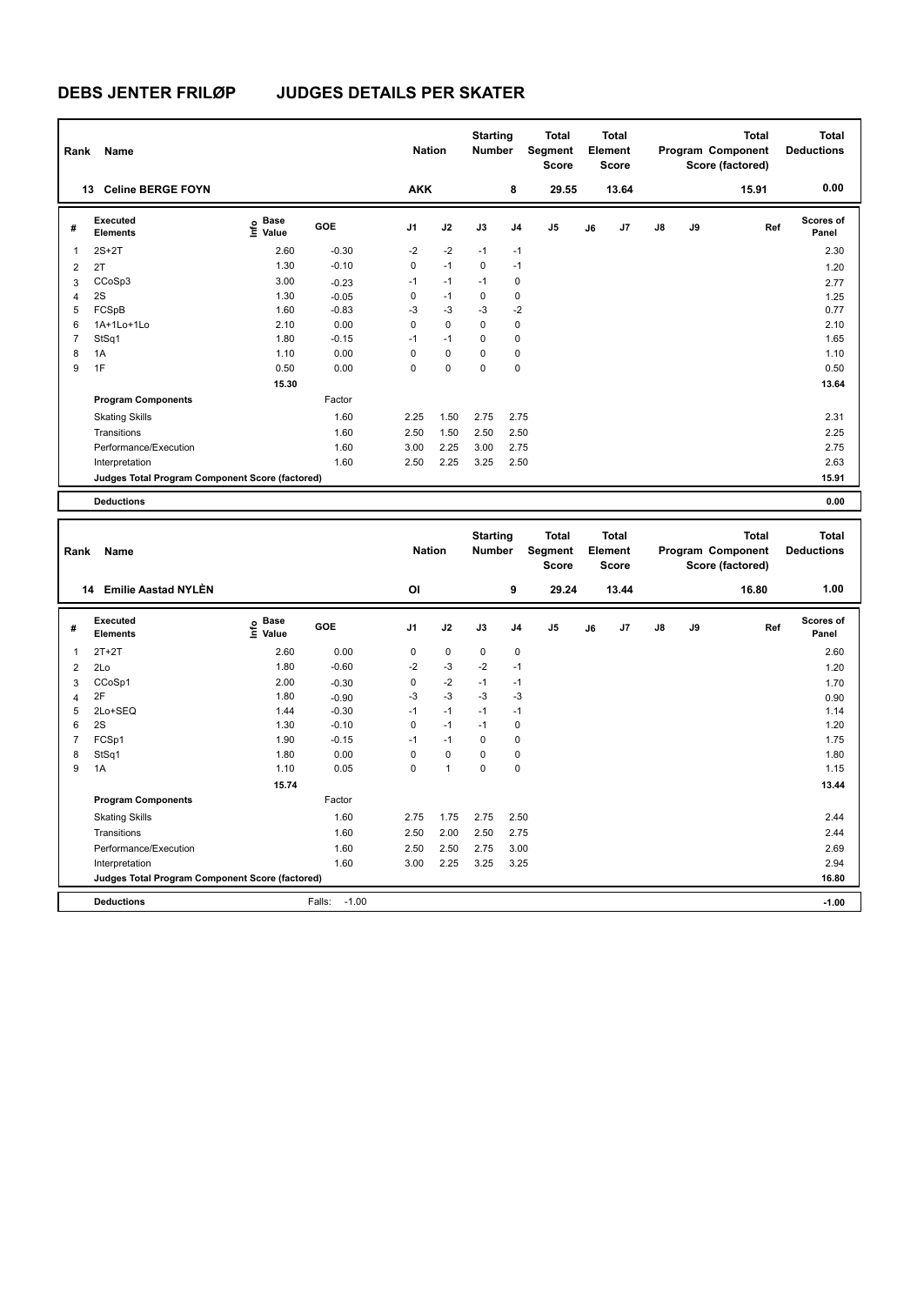| Rank           | Name                                            |                             |                   | <b>Nation</b> |              | <b>Starting</b><br><b>Number</b> |                | <b>Total</b><br>Segment<br><b>Score</b> |    | <b>Total</b><br>Element<br>Score        |               |    | <b>Total</b><br>Program Component<br>Score (factored) | <b>Total</b><br><b>Deductions</b> |
|----------------|-------------------------------------------------|-----------------------------|-------------------|---------------|--------------|----------------------------------|----------------|-----------------------------------------|----|-----------------------------------------|---------------|----|-------------------------------------------------------|-----------------------------------|
|                | 15 Sara ØSTENHEDEN                              |                             |                   | <b>OSK</b>    |              |                                  | 14             | 28.81                                   |    | 13.61                                   |               |    | 16.20                                                 | 1.00                              |
| #              | Executed<br><b>Elements</b>                     | Base<br>은 Base<br>트 Value   | <b>GOE</b>        | J1            | J2           | J3                               | J <sub>4</sub> | J <sub>5</sub>                          | J6 | J7                                      | $\mathsf{J}8$ | J9 | Ref                                                   | Scores of<br>Panel                |
| 1              | 2F                                              | 1.80                        | $-0.15$           | $-1$          | $\mathbf 0$  | $\mathbf 0$                      | $-1$           |                                         |    |                                         |               |    |                                                       | 1.65                              |
| 2              | 2F+1T+1T                                        | 2.60                        | $-0.23$           | $-1$          | $-1$         | $-1$                             | 0              |                                         |    |                                         |               |    |                                                       | 2.37                              |
| 3              | FCSpB                                           | 1.60                        | $-0.75$           | $-3$          | $-3$         | $-2$                             | $-2$           |                                         |    |                                         |               |    |                                                       | 0.85                              |
| $\overline{4}$ | 2Lo                                             | 1.80                        | $-0.90$           | -3            | $-3$         | $-3$                             | $-3$           |                                         |    |                                         |               |    |                                                       | 0.90                              |
| 5              | StSq1                                           | 1.80                        | $-0.38$           | $-2$          | $-1$         | $-1$                             | $-1$           |                                         |    |                                         |               |    |                                                       | 1.42                              |
| 6              | CCoSp3                                          | 3.00                        | $-0.23$           | $\Omega$      | $-1$         | $-1$                             | $-1$           |                                         |    |                                         |               |    |                                                       | 2.77                              |
| $\overline{7}$ | 2S                                              | 1.30                        | 0.00              | $\Omega$      | $\Omega$     | $\Omega$                         | 0              |                                         |    |                                         |               |    |                                                       | 1.30                              |
| 8              | 1A                                              | 1.10                        | 0.00              | $\Omega$      | $\mathbf 0$  | $\mathbf 0$                      | 0              |                                         |    |                                         |               |    |                                                       | 1.10                              |
| 9              | 2T                                              | 1.30                        | $-0.05$           | $-1$          | $\mathbf 0$  | $\mathbf{0}$                     | $\mathbf 0$    |                                         |    |                                         |               |    |                                                       | 1.25                              |
|                |                                                 | 16.30                       |                   |               |              |                                  |                |                                         |    |                                         |               |    |                                                       | 13.61                             |
|                | <b>Program Components</b>                       |                             | Factor            |               |              |                                  |                |                                         |    |                                         |               |    |                                                       |                                   |
|                | <b>Skating Skills</b>                           |                             | 1.60              | 2.75          | 2.25         | 3.00                             | 2.75           |                                         |    |                                         |               |    |                                                       | 2.69                              |
|                | Transitions                                     |                             | 1.60              | 2.25          | 2.75         | 2.75                             | 2.50           |                                         |    |                                         |               |    |                                                       | 2.56                              |
|                | Performance/Execution                           |                             | 1.60              | 2.50          | 2.75         | 2.50                             | 2.50           |                                         |    |                                         |               |    |                                                       | 2.56                              |
|                | Interpretation                                  |                             | 1.60              | 2.25          | 2.00         | 2.75                             | 2.25           |                                         |    |                                         |               |    |                                                       | 2.31                              |
|                | Judges Total Program Component Score (factored) |                             |                   |               |              |                                  |                |                                         |    |                                         |               |    |                                                       | 16.20                             |
|                |                                                 |                             |                   |               |              |                                  |                |                                         |    |                                         |               |    |                                                       |                                   |
|                | <b>Deductions</b>                               |                             | $-1.00$<br>Falls: |               |              |                                  |                |                                         |    |                                         |               |    |                                                       | $-1.00$                           |
| Rank           | Name                                            |                             |                   | <b>Nation</b> |              | <b>Starting</b><br><b>Number</b> |                | <b>Total</b><br>Segment<br>Score        |    | <b>Total</b><br>Element<br><b>Score</b> |               |    | <b>Total</b><br>Program Component<br>Score (factored) | <b>Total</b><br><b>Deductions</b> |
|                | 16 Nora SALVESEN                                |                             |                   | <b>SKK</b>    |              |                                  | 16             | 28.50                                   |    | 13.79                                   |               |    | 17.71                                                 | 3.00                              |
| #              | Executed<br><b>Elements</b>                     | <b>Base</b><br>١f٥<br>Value | GOE               | J1            | J2           | J3                               | J <sub>4</sub> | J <sub>5</sub>                          | J6 | J7                                      | $\mathsf{J}8$ | J9 | Ref                                                   | Scores of<br>Panel                |
| $\mathbf{1}$   | 1A                                              | 1.10                        | 0.15              | $\mathbf 0$   | $\mathbf{1}$ | $\mathbf{1}$                     | $\mathbf{1}$   |                                         |    |                                         |               |    |                                                       | 1.25                              |
| 2              | FSSp1                                           | 2.00                        | $-0.53$           | $-2$          | $-3$         | $-1$                             | $-1$           |                                         |    |                                         |               |    |                                                       | 1.47                              |
| 3              | $2S+1T$                                         | 1.70                        | 0.00              | 0             | 0            | 0                                | 0              |                                         |    |                                         |               |    |                                                       | 1.70                              |
| 4              | 2F<                                             | 1.30<br>$\hat{~}$           | $-0.90$           | $-3$          | $-3$         | $-3$                             | $-3$           |                                         |    |                                         |               |    |                                                       | 0.40                              |
| 5              | 1A+1Lo+2Lo                                      | 3.40                        | $-0.90$           | $-3$          | $-3$         | $-3$                             | $-3$           |                                         |    |                                         |               |    |                                                       | 2.50                              |

|   | <b>Deductions</b>                               | Time violation: | $-1.00$ |      |          |      | Falls: | $-2.00$ | $-3.00$ |
|---|-------------------------------------------------|-----------------|---------|------|----------|------|--------|---------|---------|
|   | Judges Total Program Component Score (factored) |                 |         |      |          |      |        |         | 17.71   |
|   | Interpretation                                  |                 | 1.60    | 3.00 | 2.25     | 3.25 | 3.00   |         | 2.88    |
|   | Performance/Execution                           |                 | 1.60    | 2.75 | 2.50     | 3.25 | 2.75   |         | 2.81    |
|   | Transitions                                     |                 | 1.60    | 2.50 | 1.75     | 3.00 | 2.50   |         | 2.44    |
|   | <b>Skating Skills</b>                           |                 | 1.60    | 3.00 | 2.50     | 3.25 | 3.00   |         | 2.94    |
|   | <b>Program Components</b>                       |                 | Factor  |      |          |      |        |         |         |
|   |                                                 | 16.40           |         |      |          |      |        |         | 13.79   |
| 9 | StSq1                                           | 1.80            | $-0.08$ | $-1$ | $\Omega$ | 0    | 0      |         | 1.72    |
| 8 | CCoSp1                                          | 2.00            | $-0.45$ | $-2$ | $-2$     | $-1$ | $-1$   |         | 1.55    |
|   | 2S                                              | 1.30            | 0.10    | 0    |          | 0    |        |         | 1.40    |
| 6 | 2Lo                                             | 1.80            | 0.00    | 0    | $\Omega$ | 0    | 0      |         | 1.80    |
| 5 | 1A+1Lo+2Lo                                      | 3.40            | $-0.90$ | -3   | $-3$     | -3   | -3     |         | 2.50    |

< Under-rotated jump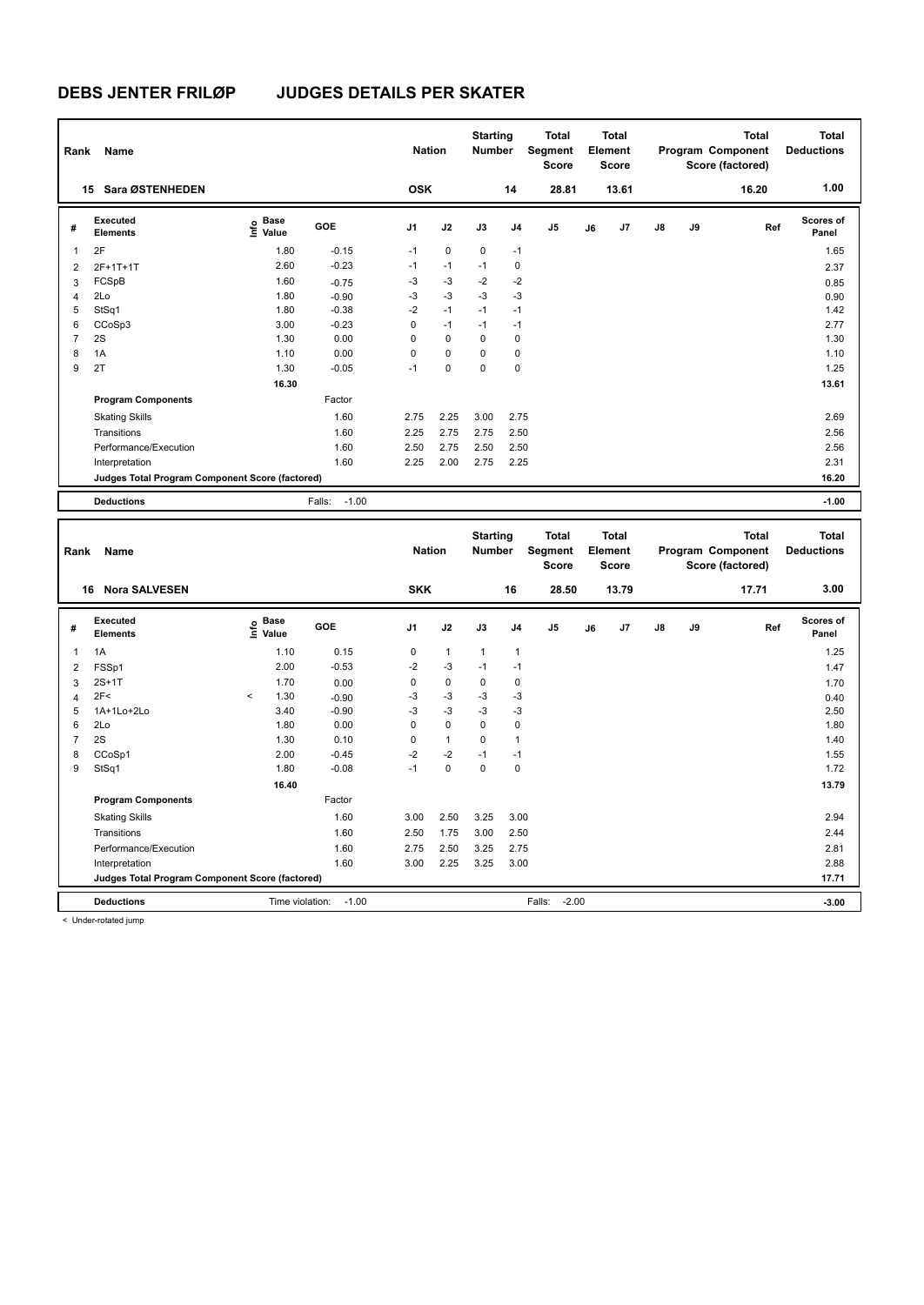| Rank           | Name                                            |                                  |         | <b>Nation</b> |             | <b>Starting</b><br><b>Number</b> |                | <b>Total</b><br>Segment<br><b>Score</b> |    | <b>Total</b><br>Element<br><b>Score</b> |               |    | <b>Total</b><br>Program Component<br>Score (factored) | <b>Total</b><br><b>Deductions</b> |
|----------------|-------------------------------------------------|----------------------------------|---------|---------------|-------------|----------------------------------|----------------|-----------------------------------------|----|-----------------------------------------|---------------|----|-------------------------------------------------------|-----------------------------------|
|                | <b>Frida Eline JENSEN</b><br>17                 |                                  |         | <b>SIL</b>    |             |                                  | 3              | 27.94                                   |    | 14.34                                   |               |    | 13.60                                                 | 0.00                              |
| #              | Executed<br><b>Elements</b>                     | <b>Base</b><br>e Base<br>⊆ Value | GOE     | J1            | J2          | J3                               | J <sub>4</sub> | J <sub>5</sub>                          | J6 | J7                                      | $\mathsf{J}8$ | J9 | Ref                                                   | Scores of<br>Panel                |
| 1              | 2S+1Lo+1T                                       | 2.20                             | $-0.30$ | $-2$          | $-2$        | $-1$                             | $-1$           |                                         |    |                                         |               |    |                                                       | 1.90                              |
| 2              | CCoSp2                                          | 2.50                             | $-0.23$ | 0             | $-1$        | $-1$                             | $-1$           |                                         |    |                                         |               |    |                                                       | 2.27                              |
| 3              | 2Lo                                             | 1.80                             | $-0.30$ | $-1$          | $-1$        | $-1$                             | $-1$           |                                         |    |                                         |               |    |                                                       | 1.50                              |
| 4              | 1A                                              | 1.10                             | 0.00    | 0             | $\mathbf 0$ | 0                                | $\mathbf 0$    |                                         |    |                                         |               |    |                                                       | 1.10                              |
| 5              | 2S                                              | 1.30                             | $-0.20$ | $-1$          | $-1$        | $-1$                             | $-1$           |                                         |    |                                         |               |    |                                                       | 1.10                              |
| 6              | FSSp1                                           | 2.00                             | $-0.68$ | $-2$          | $-3$        | $-2$                             | $-2$           |                                         |    |                                         |               |    |                                                       | 1.32                              |
| $\overline{7}$ | $2Lo+1T$                                        | 2.20                             | $-0.60$ | $-2$          | $-2$        | $-2$                             | $-2$           |                                         |    |                                         |               |    |                                                       | 1.60                              |
| 8              | StSq2                                           | 2.60                             | $-0.15$ | $\Omega$      | $\mathbf 0$ | $\Omega$                         | $-2$           |                                         |    |                                         |               |    |                                                       | 2.45                              |
| 9              | 1A                                              | 1.10                             | 0.00    | 0             | 0           | 0                                | 0              |                                         |    |                                         |               |    |                                                       | 1.10                              |
|                |                                                 | 16.80                            |         |               |             |                                  |                |                                         |    |                                         |               |    |                                                       | 14.34                             |
|                | <b>Program Components</b>                       |                                  | Factor  |               |             |                                  |                |                                         |    |                                         |               |    |                                                       |                                   |
|                | <b>Skating Skills</b>                           |                                  | 1.60    | 2.25          | 2.50        | 2.75                             | 2.25           |                                         |    |                                         |               |    |                                                       | 2.44                              |
|                | Transitions                                     |                                  | 1.60    | 2.00          | 2.50        | 2.50                             | 2.00           |                                         |    |                                         |               |    |                                                       | 2.25                              |
|                | Performance/Execution                           |                                  | 1.60    | 2.25          | 1.75        | 2.75                             | 1.50           |                                         |    |                                         |               |    |                                                       | 2.06                              |
|                | Interpretation                                  |                                  | 1.60    | 1.75          | 1.50        | 2.50                             | 1.25           |                                         |    |                                         |               |    |                                                       | 1.75                              |
|                | Judges Total Program Component Score (factored) |                                  |         |               |             |                                  |                |                                         |    |                                         |               |    |                                                       | 13.60                             |
|                | <b>Deductions</b>                               |                                  |         |               |             |                                  |                |                                         |    |                                         |               |    |                                                       | 0.00                              |
|                |                                                 |                                  |         |               |             |                                  |                |                                         |    |                                         |               |    |                                                       |                                   |
| Rank           | Name                                            |                                  |         | <b>Nation</b> |             | <b>Starting</b><br><b>Number</b> |                | <b>Total</b><br>Segment                 |    | <b>Total</b><br>Element                 |               |    | <b>Total</b><br>Program Component                     | <b>Total</b><br><b>Deductions</b> |

| Rank           | Name                                            |                                  |                   | <b>Nation</b>  |             | <b>Number</b> |                | Segment<br>Score |    | Element<br><b>Score</b> |               |    | Program Component<br>Score (factored) | <b>Deductions</b>         |
|----------------|-------------------------------------------------|----------------------------------|-------------------|----------------|-------------|---------------|----------------|------------------|----|-------------------------|---------------|----|---------------------------------------|---------------------------|
| 18             | <b>Elisabeth LIEUNGH</b>                        |                                  |                   | <b>AKK</b>     |             |               | 6              | 26.43            |    | 13.12                   |               |    | 14.31                                 | 1.00                      |
| #              | Executed<br><b>Elements</b>                     | <b>Base</b><br>e Base<br>⊆ Value | <b>GOE</b>        | J <sub>1</sub> | J2          | J3            | J <sub>4</sub> | J <sub>5</sub>   | J6 | J7                      | $\mathsf{J}8$ | J9 | Ref                                   | <b>Scores of</b><br>Panel |
| 1              | 2S+1Lo+1T                                       | 2.20                             | $-0.35$           | $-2$           | $-2$        | $-2$          | $-1$           |                  |    |                         |               |    |                                       | 1.85                      |
| $\overline{2}$ | 1A                                              | 1.10                             | $-0.05$           | 0              | $-1$        | 0             | 0              |                  |    |                         |               |    |                                       | 1.05                      |
| 3              | 2Lo                                             | 1.80                             | $-0.08$           | 0              | $-1$        | 0             | 0              |                  |    |                         |               |    |                                       | 1.72                      |
| $\overline{4}$ | FSSp1                                           | 2.00                             | $-0.45$           | $-2$           | $-2$        | $-2$          | 0              |                  |    |                         |               |    |                                       | 1.55                      |
| 5              | 2T                                              | 1.30                             | $-0.60$           | $-3$           | $-3$        | $-3$          | $-3$           |                  |    |                         |               |    |                                       | 0.70                      |
| 6              | 2S                                              | 1.30                             | $-0.25$           | $-2$           | $-1$        | $-1$          | $-1$           |                  |    |                         |               |    |                                       | 1.05                      |
| 7              | $1A+1T$                                         | 1.50                             | $-0.30$           | $-2$           | $-1$        | $-2$          | -1             |                  |    |                         |               |    |                                       | 1.20                      |
| 8              | StSq1                                           | 1.80                             | $-0.30$           | $-1$           | $-1$        | $-1$          | -1             |                  |    |                         |               |    |                                       | 1.50                      |
| 9              | CCoSp2                                          | 2.50                             | 0.00              | 0              | $\mathbf 0$ | $\mathbf 0$   | $\mathbf 0$    |                  |    |                         |               |    |                                       | 2.50                      |
|                |                                                 | 15.50                            |                   |                |             |               |                |                  |    |                         |               |    |                                       | 13.12                     |
|                | <b>Program Components</b>                       |                                  | Factor            |                |             |               |                |                  |    |                         |               |    |                                       |                           |
|                | <b>Skating Skills</b>                           |                                  | 1.60              | 2.50           | 1.75        | 2.25          | 2.50           |                  |    |                         |               |    |                                       | 2.25                      |
|                | Transitions                                     |                                  | 1.60              | 2.25           | 2.25        | 2.25          | 2.75           |                  |    |                         |               |    |                                       | 2.38                      |
|                | Performance/Execution                           |                                  | 1.60              | 2.25           | 1.75        | 2.00          | 2.25           |                  |    |                         |               |    |                                       | 2.06                      |
|                | Interpretation                                  |                                  | 1.60              | 2.00           | 2.00        | 2.75          | 2.25           |                  |    |                         |               |    |                                       | 2.25                      |
|                | Judges Total Program Component Score (factored) |                                  |                   |                |             |               |                |                  |    |                         |               |    |                                       | 14.31                     |
|                | <b>Deductions</b>                               |                                  | $-1.00$<br>Falls: |                |             |               |                |                  |    |                         |               |    |                                       | $-1.00$                   |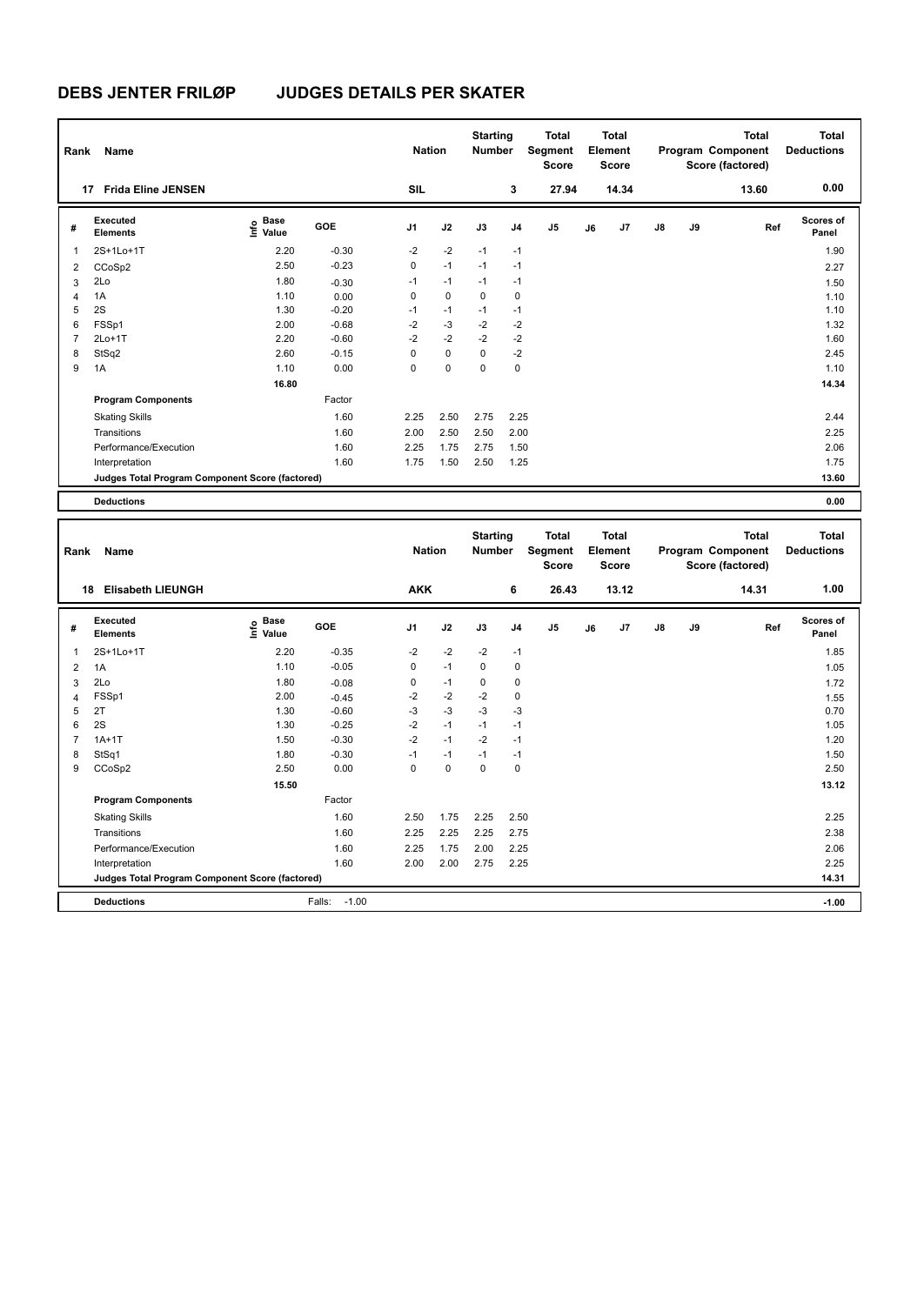| Rank           | Name                                            |                           |         | <b>Nation</b> |             | <b>Starting</b><br><b>Number</b> |      | <b>Total</b><br>Segment<br><b>Score</b> |    | Total<br>Element<br><b>Score</b> |               |    | <b>Total</b><br>Program Component<br>Score (factored) | <b>Total</b><br><b>Deductions</b> |
|----------------|-------------------------------------------------|---------------------------|---------|---------------|-------------|----------------------------------|------|-----------------------------------------|----|----------------------------------|---------------|----|-------------------------------------------------------|-----------------------------------|
| 19             | <b>Zelda FRASER</b>                             |                           |         | <b>AKK</b>    |             |                                  | 4    | 25.52                                   |    | 13.50                            |               |    | 12.02                                                 | 0.00                              |
| #              | Executed<br><b>Elements</b>                     | Base<br>e Base<br>⊆ Value | GOE     | J1            | J2          | J3                               | J4   | J <sub>5</sub>                          | J6 | J7                               | $\mathsf{J}8$ | J9 | Ref                                                   | <b>Scores of</b><br>Panel         |
| $\mathbf 1$    | 1A                                              | 1.10                      | 0.00    | 0             | $\pmb{0}$   | $\mathbf 0$                      | 0    |                                         |    |                                  |               |    |                                                       | 1.10                              |
| $\overline{2}$ | StSq1                                           | 1.80                      | $-0.38$ | $-1$          | $-1$        | $-2$                             | $-1$ |                                         |    |                                  |               |    |                                                       | 1.42                              |
| 3              | 2T                                              | 1.30                      | 0.00    | 0             | $\pmb{0}$   | 0                                | 0    |                                         |    |                                  |               |    |                                                       | 1.30                              |
| 4              | FCSpB                                           | 1.60                      | $-0.83$ | $-3$          | $-3$        | $-3$                             | $-2$ |                                         |    |                                  |               |    |                                                       | 0.77                              |
| 5              | 2F                                              | 1.80                      | $-0.08$ | 0             | $-1$        | 0                                | 0    |                                         |    |                                  |               |    |                                                       | 1.72                              |
| 6              | $2Lo+1T$                                        | 2.20                      | $-0.15$ | 0             | $-1$        | $\Omega$                         | $-1$ |                                         |    |                                  |               |    |                                                       | 2.05                              |
| $\overline{7}$ | 2Lo                                             | 1.80                      | $-0.08$ | $-1$          | $\mathbf 0$ | $\Omega$                         | 0    |                                         |    |                                  |               |    |                                                       | 1.72                              |
| 8              | CCoSpB                                          | 1.70                      | $-0.23$ | 0             | $-1$        | $-1$                             | $-1$ |                                         |    |                                  |               |    |                                                       | 1.47                              |
| 9              | 1A+1T+1Lo                                       | 2.00                      | $-0.05$ | $-1$          | $\mathbf 0$ | 0                                | 0    |                                         |    |                                  |               |    |                                                       | 1.95                              |
|                |                                                 | 15.30                     |         |               |             |                                  |      |                                         |    |                                  |               |    |                                                       | 13.50                             |
|                | <b>Program Components</b>                       |                           | Factor  |               |             |                                  |      |                                         |    |                                  |               |    |                                                       |                                   |
|                | <b>Skating Skills</b>                           |                           | 1.60    | 2.25          | 1.75        | 1.75                             | 2.00 |                                         |    |                                  |               |    |                                                       | 1.94                              |
|                | Transitions                                     |                           | 1.60    | 2.25          | 1.75        | 1.50                             | 2.00 |                                         |    |                                  |               |    |                                                       | 1.88                              |
|                | Performance/Execution                           |                           | 1.60    | 1.75          | 1.50        | 1.75                             | 2.50 |                                         |    |                                  |               |    |                                                       | 1.88                              |
|                | Interpretation                                  |                           | 1.60    | 1.50          | 1.50        | 2.00                             | 2.25 |                                         |    |                                  |               |    |                                                       | 1.81                              |
|                | Judges Total Program Component Score (factored) |                           |         |               |             |                                  |      |                                         |    |                                  |               |    |                                                       | 12.02                             |
|                | <b>Deductions</b>                               |                           |         |               |             |                                  |      |                                         |    |                                  |               |    |                                                       | 0.00                              |

| Rank           | Name                                            |         |                      |                   | <b>Nation</b>  |             | <b>Starting</b><br><b>Number</b> |                | <b>Total</b><br>Segment<br><b>Score</b> |    | <b>Total</b><br>Element<br><b>Score</b> |               |    | <b>Total</b><br>Program Component<br>Score (factored) | <b>Total</b><br><b>Deductions</b> |
|----------------|-------------------------------------------------|---------|----------------------|-------------------|----------------|-------------|----------------------------------|----------------|-----------------------------------------|----|-----------------------------------------|---------------|----|-------------------------------------------------------|-----------------------------------|
|                | Maria BJØRKLI<br>20                             |         |                      |                   | <b>SKK</b>     |             |                                  | 5              | 25.01                                   |    | 11.80                                   |               |    | 14.21                                                 | 1.00                              |
| #              | Executed<br><b>Elements</b>                     | ١nf٥    | <b>Base</b><br>Value | GOE               | J <sub>1</sub> | J2          | J3                               | J <sub>4</sub> | J <sub>5</sub>                          | J6 | J7                                      | $\mathsf{J}8$ | J9 | Ref                                                   | <b>Scores of</b><br>Panel         |
| 1              | 1A+1Lo+2Lo<                                     |         | 2.90                 | $-0.90$           | $-3$           | $-3$        | $-3$                             | $-3$           |                                         |    |                                         |               |    |                                                       | 2.00                              |
| 2              | 2Lz<<                                           | <<      | 0.60                 | $-0.25$           | $-3$           | $-2$        | $-2$                             | $-3$           |                                         |    |                                         |               |    |                                                       | 0.35                              |
| 3              | 2Lo                                             |         | 1.80                 | 0.00              | 0              | $\mathbf 0$ | 0                                | 0              |                                         |    |                                         |               |    |                                                       | 1.80                              |
| 4              | CCoSp1                                          |         | 2.00                 | $-0.45$           | $-1$           | $-2$        | $-2$                             | $-1$           |                                         |    |                                         |               |    |                                                       | 1.55                              |
| 5              | $2S < +1T$                                      | $\prec$ | 1.30                 | $-0.25$           | $-2$           | $-1$        | $-1$                             | $-1$           |                                         |    |                                         |               |    |                                                       | 1.05                              |
| 6              | 1A                                              |         | 1.10                 | 0.00              | 0              | $-1$        | 0                                | $\mathbf{1}$   |                                         |    |                                         |               |    |                                                       | 1.10                              |
| $\overline{7}$ | FSSpB                                           |         | 1.70                 | $-0.60$           | $-2$           | $-3$        | $-2$                             | $-1$           |                                         |    |                                         |               |    |                                                       | 1.10                              |
| 8              | StSq1                                           |         | 1.80                 | 0.05              | 0              | $-1$        | 0                                | $\mathbf{1}$   |                                         |    |                                         |               |    |                                                       | 1.85                              |
| 9              | 2S                                              |         | 1.30                 | $-0.30$           | $-2$           | $-2$        | $-1$                             | $-1$           |                                         |    |                                         |               |    |                                                       | 1.00                              |
|                |                                                 |         | 14.50                |                   |                |             |                                  |                |                                         |    |                                         |               |    |                                                       | 11.80                             |
|                | <b>Program Components</b>                       |         |                      | Factor            |                |             |                                  |                |                                         |    |                                         |               |    |                                                       |                                   |
|                | <b>Skating Skills</b>                           |         |                      | 1.60              | 2.50           | 1.50        | 2.75                             | 2.50           |                                         |    |                                         |               |    |                                                       | 2.31                              |
|                | Transitions                                     |         |                      | 1.60              | 2.00           | 1.50        | 3.00                             | 2.25           |                                         |    |                                         |               |    |                                                       | 2.19                              |
|                | Performance/Execution                           |         |                      | 1.60              | 1.75           | 2.00        | 2.50                             | 2.25           |                                         |    |                                         |               |    |                                                       | 2.13                              |
|                | Interpretation                                  |         |                      | 1.60              | 2.25           | 1.50        | 3.00                             | 2.25           |                                         |    |                                         |               |    |                                                       | 2.25                              |
|                | Judges Total Program Component Score (factored) |         |                      |                   |                |             |                                  |                |                                         |    |                                         |               |    |                                                       | 14.21                             |
|                | <b>Deductions</b>                               |         |                      | $-1.00$<br>Falls: |                |             |                                  |                |                                         |    |                                         |               |    |                                                       | $-1.00$                           |

< Under-rotated jump << Downgraded jump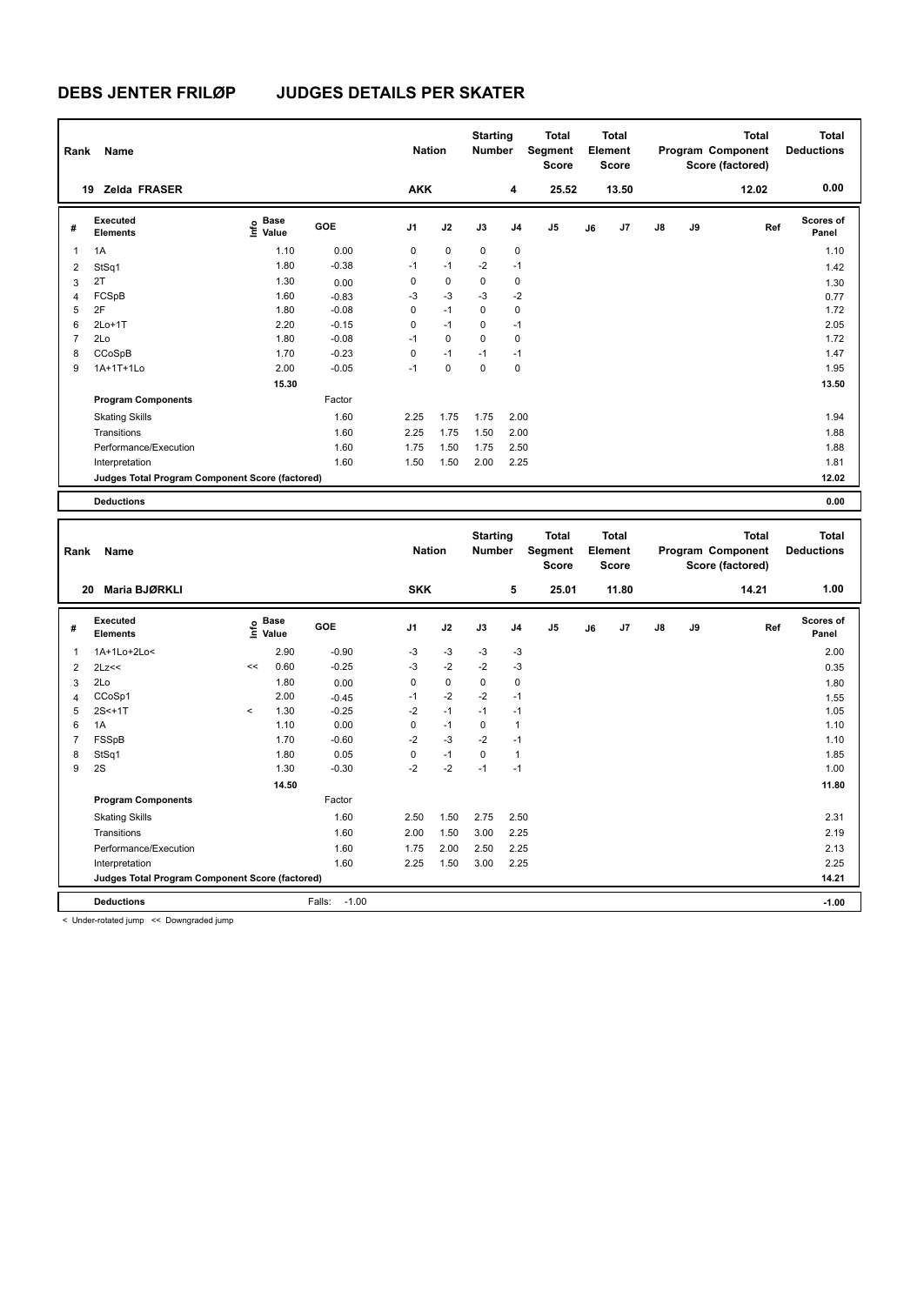| Rank | Name                                            |                                  |            | <b>Nation</b>  |      | <b>Starting</b><br><b>Number</b> |                | <b>Total</b><br>Segment<br><b>Score</b> |    | <b>Total</b><br>Element<br><b>Score</b> |    |    | <b>Total</b><br>Program Component<br>Score (factored) | <b>Total</b><br><b>Deductions</b> |
|------|-------------------------------------------------|----------------------------------|------------|----------------|------|----------------------------------|----------------|-----------------------------------------|----|-----------------------------------------|----|----|-------------------------------------------------------|-----------------------------------|
|      | Karoline HØISÆTHER<br>21                        |                                  |            | <b>AKK</b>     |      |                                  | $\mathbf{2}$   | 23.57                                   |    | 12.06                                   |    |    | 11.51                                                 | 0.00                              |
| #    | Executed<br><b>Elements</b>                     | <b>Base</b><br>e Base<br>E Value | <b>GOE</b> | J <sub>1</sub> | J2   | J3                               | J <sub>4</sub> | J <sub>5</sub>                          | J6 | J7                                      | J8 | J9 | Ref                                                   | <b>Scores of</b><br>Panel         |
| 1    | 2Lo                                             | 1.80                             | $-0.75$    | $-2$           | $-3$ | $-2$                             | $-3$           |                                         |    |                                         |    |    |                                                       | 1.05                              |
| 2    | 1A                                              | 1.10                             | $-0.10$    | 0              | $-1$ | $-1$                             | 0              |                                         |    |                                         |    |    |                                                       | 1.00                              |
| 3    | 2S                                              | 1.30                             | $-0.45$    | $-2$           | $-3$ | $-2$                             | $-2$           |                                         |    |                                         |    |    |                                                       | 0.85                              |
| 4    | CCoSp3                                          | 3.00                             | 0.00       | 0              | 0    | 0                                | 0              |                                         |    |                                         |    |    |                                                       | 3.00                              |
| 5    | $2S+1T$                                         | 1.70                             | $-0.20$    | $-1$           | $-1$ | $-1$                             | $-1$           |                                         |    |                                         |    |    |                                                       | 1.50                              |
| 6    | StSq1                                           | 1.80                             | $-0.45$    | $-1$           | $-2$ | $-2$                             | $-1$           |                                         |    |                                         |    |    |                                                       | 1.35                              |
| 7    | 2Lo+SEQ                                         | 1.44                             | $-0.23$    | 0              | $-1$ | $-1$                             | $-1$           |                                         |    |                                         |    |    |                                                       | 1.21                              |
| 8    | 1F                                              | 0.50                             | 0.00       | 0              | 0    | 0                                | 0              |                                         |    |                                         |    |    |                                                       | 0.50                              |
| 9    | FCSp1                                           | 1.90                             | $-0.30$    | 0              | $-2$ | $-1$                             | $-1$           |                                         |    |                                         |    |    |                                                       | 1.60                              |
|      |                                                 | 14.54                            |            |                |      |                                  |                |                                         |    |                                         |    |    |                                                       | 12.06                             |
|      | <b>Program Components</b>                       |                                  | Factor     |                |      |                                  |                |                                         |    |                                         |    |    |                                                       |                                   |
|      | <b>Skating Skills</b>                           |                                  | 1.60       | 2.00           | 1.75 | 2.00                             | 2.25           |                                         |    |                                         |    |    |                                                       | 2.00                              |
|      | Transitions                                     |                                  | 1.60       | 1.75           | 1.25 | 1.75                             | 1.75           |                                         |    |                                         |    |    |                                                       | 1.63                              |
|      | Performance/Execution                           |                                  | 1.60       | 1.75           | 1.50 | 1.50                             | 2.50           |                                         |    |                                         |    |    |                                                       | 1.81                              |
|      | Interpretation                                  |                                  | 1.60       | 1.50           | 1.25 | 2.25                             | 2.00           |                                         |    |                                         |    |    |                                                       | 1.75                              |
|      | Judges Total Program Component Score (factored) |                                  |            |                |      |                                  |                |                                         |    |                                         |    |    |                                                       | 11.51                             |
|      | <b>Deductions</b>                               |                                  |            |                |      |                                  |                |                                         |    |                                         |    |    |                                                       | 0.00                              |
|      |                                                 |                                  |            |                |      |                                  |                |                                         |    |                                         |    |    |                                                       |                                   |
| Rank | Name                                            |                                  |            | <b>Nation</b>  |      | <b>Starting</b><br><b>Number</b> |                | <b>Total</b><br>Segment<br><b>Score</b> |    | <b>Total</b><br>Element<br>Score        |    |    | <b>Total</b><br>Program Component<br>Score (factored) | <b>Total</b><br><b>Deductions</b> |
|      | 22 Karin Emilia DETTEDCEN                       |                                  |            | $\sim$         |      |                                  | $\overline{ }$ | <b>22.20</b>                            |    | 12.40                                   |    |    | 42.90                                                 | 3 UU                              |

|                | Karin Emilie PETTERSEN<br>22                    |                             |                   | OI             |      |      | 7              | 22.29          |    | 12.49 |               |    | 12.80 | 3.00                      |
|----------------|-------------------------------------------------|-----------------------------|-------------------|----------------|------|------|----------------|----------------|----|-------|---------------|----|-------|---------------------------|
| #              | Executed<br><b>Elements</b>                     | Base<br>$\frac{6}{5}$ Value | GOE               | J <sub>1</sub> | J2   | J3   | J <sub>4</sub> | J <sub>5</sub> | J6 | J7    | $\mathsf{J}8$ | J9 | Ref   | <b>Scores of</b><br>Panel |
|                | 2Lz                                             | 2.10<br>e                   | $-0.90$           | $-3$           | $-3$ | $-3$ | $-3$           |                |    |       |               |    |       | 1.20                      |
| $\overline{2}$ | $2Lo+1T$                                        | 2.20                        | $-0.45$           | $-1$           | $-2$ | $-2$ | $-1$           |                |    |       |               |    |       | 1.75                      |
| 3              | FCSp1                                           | 1.90                        | $-0.30$           | $-1$           | $-2$ | $-1$ | 0              |                |    |       |               |    |       | 1.60                      |
|                | 2S                                              | 1.30                        | 0.00              | 0              | 0    | 0    | 0              |                |    |       |               |    |       | 1.30                      |
| 5              | 2F                                              | 1.80                        | $-0.90$           | $-3$           | $-3$ | $-3$ | $-3$           |                |    |       |               |    |       | 0.90                      |
| 6              | CCoSp3                                          | 3.00                        | $-0.30$           | $-1$           | $-1$ | $-1$ | $-1$           |                |    |       |               |    |       | 2.70                      |
|                | 2F+SEQ                                          | 1.44                        | $-0.90$           | $-3$           | $-3$ | $-3$ | -3             |                |    |       |               |    |       | 0.54                      |
| 8              | StSq1                                           | 1.80                        | $-0.30$           | $\mathbf 0$    | $-2$ | $-1$ | $-1$           |                |    |       |               |    |       | 1.50                      |
| 9              | 1A                                              | 1.10                        | $-0.10$           | 0              | 0    | $-1$ | $-1$           |                |    |       |               |    |       | 1.00                      |
|                |                                                 | 16.64                       |                   |                |      |      |                |                |    |       |               |    |       | 12.49                     |
|                | <b>Program Components</b>                       |                             | Factor            |                |      |      |                |                |    |       |               |    |       |                           |
|                | <b>Skating Skills</b>                           |                             | 1.60              | 2.50           | 1.50 | 1.75 | 2.25           |                |    |       |               |    |       | 2.00                      |
|                | Transitions                                     |                             | 1.60              | 2.50           | 2.25 | 1.75 | 2.50           |                |    |       |               |    |       | 2.25                      |
|                | Performance/Execution                           |                             | 1.60              | 2.00           | 1.25 | 1.75 | 2.00           |                |    |       |               |    |       | 1.75                      |
|                | Interpretation                                  |                             | 1.60              | 2.25           | 1.50 | 2.50 | 1.75           |                |    |       |               |    |       | 2.00                      |
|                | Judges Total Program Component Score (factored) |                             |                   |                |      |      |                |                |    |       |               |    |       | 12.80                     |
|                | <b>Deductions</b>                               |                             | $-3.00$<br>Falls: |                |      |      |                |                |    |       |               |    |       | $-3.00$                   |

e Jump take off with wrong edge